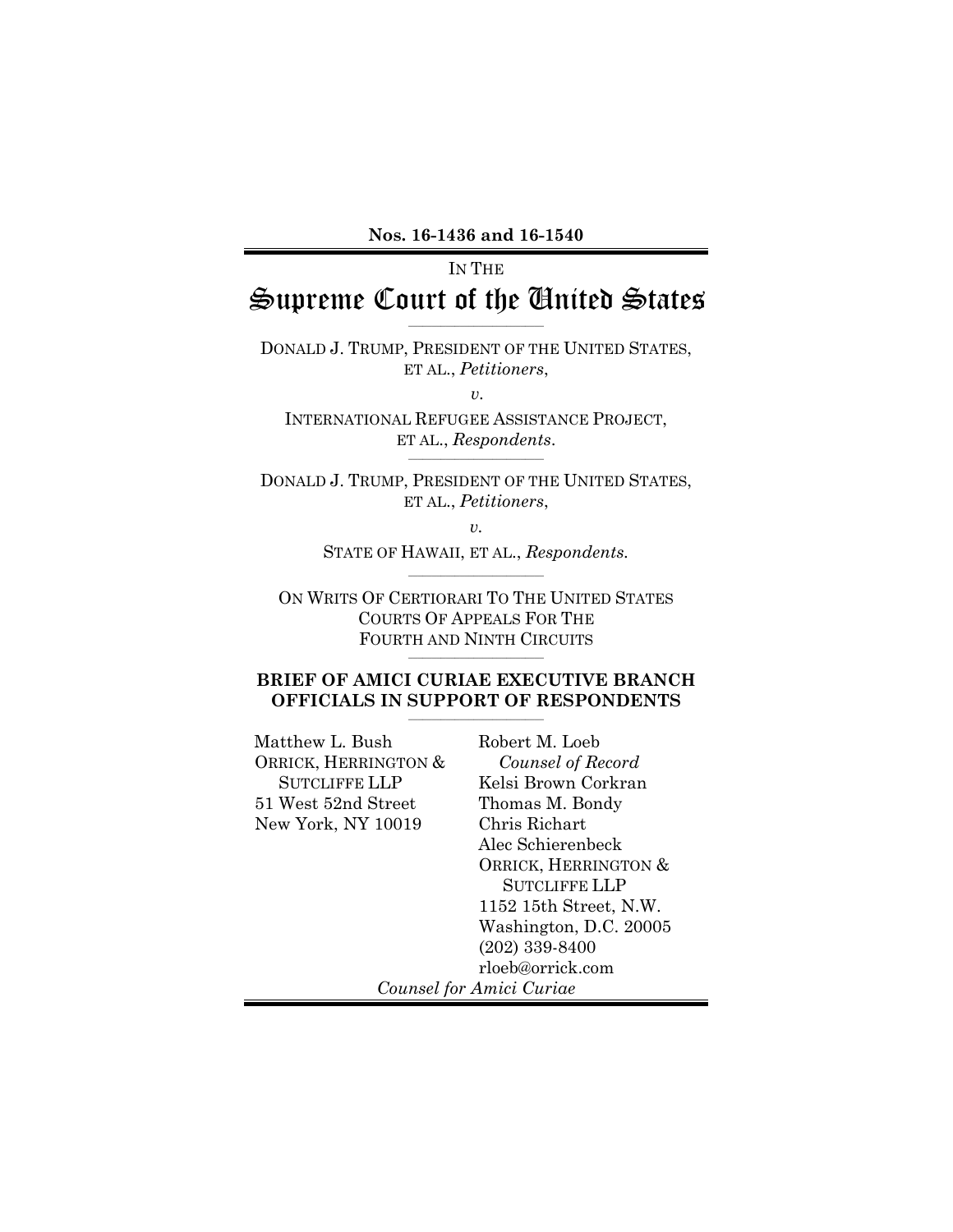# **TABLE OF CONTENTS**

# **Page**

| INTRODUCTION AND SUMMARY OF THE                                                          |
|------------------------------------------------------------------------------------------|
|                                                                                          |
| The Presumption Of Regularity Was<br>$\mathbf{I}$ .<br>Historically A Modest Principle 4 |
| II. More Recent Cases Have Applied The<br>Presumption As A Modest Working                |
| A. The presumption does not alter the                                                    |
| B. The presumption is a working                                                          |
| C. The presumption is no obstacle to                                                     |
| D. The presumption is distinct from<br>sources of deference and immunity 19              |
|                                                                                          |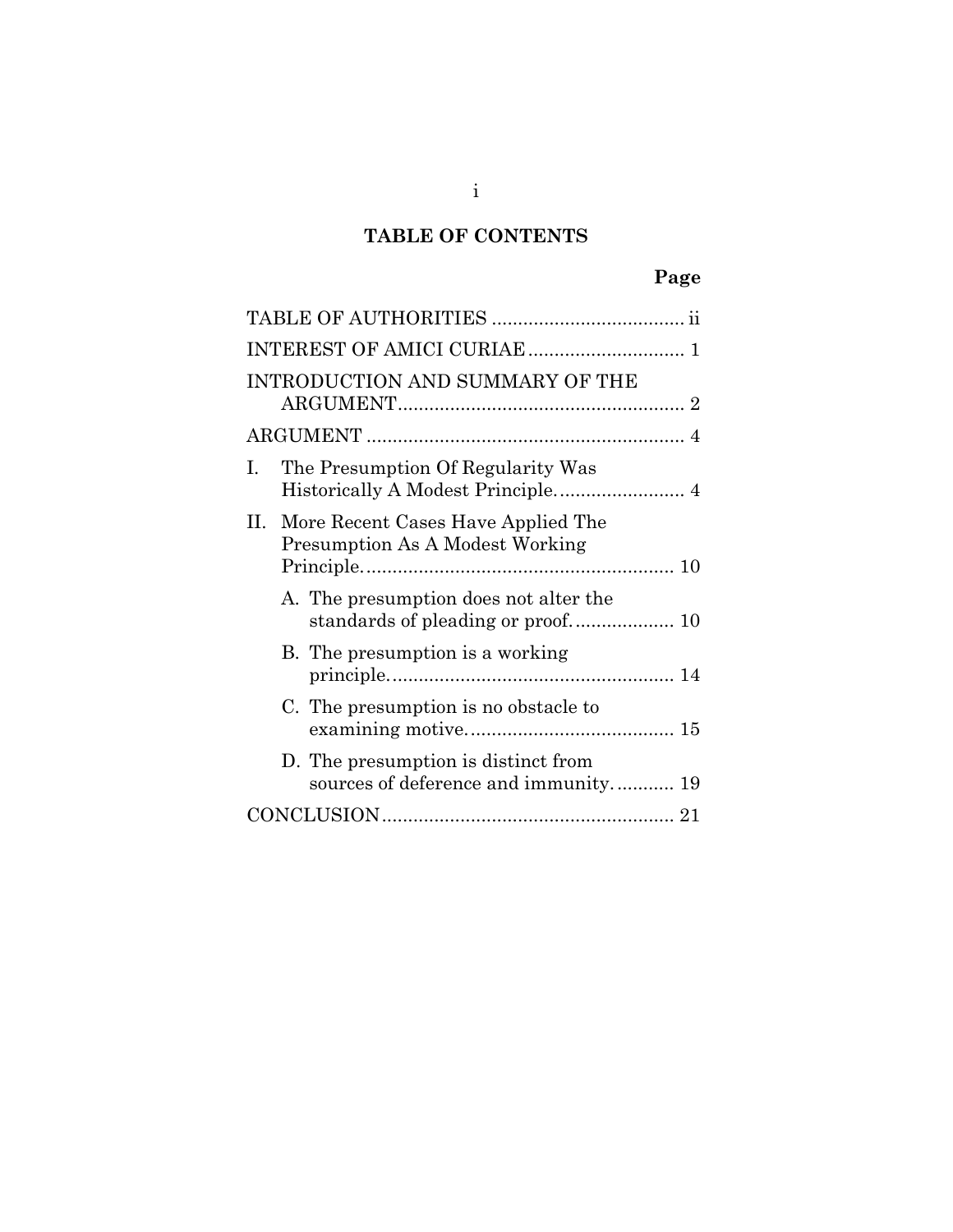# **TABLE OF AUTHORITIES**

| Am. Fed. of Gov't Emps., AFL-CIO v.<br>Reagan,            |
|-----------------------------------------------------------|
| 870 F.2d 723 (D.C. Cir. 1989)15, 20                       |
| Ashcroft v. Iqbal,                                        |
| Bank of U.S. v. Dandridge,                                |
| Bell Atlantic Corp. v. Twombly,                           |
| Bismullah v. Gates,<br>501 F.3d 178 (D.C. Cir. 2007)16    |
| <i>Bracy v. Gramley,</i>                                  |
| Cincinnati, New Orleans & Tex. Pac.<br>Ry. Co. v. Rankin, |
| Citizens to Preserve Overton Park, Inc.<br>v. Volpe,      |
| The Confiscation Cases,                                   |
| Crawford-El v. Britton,                                   |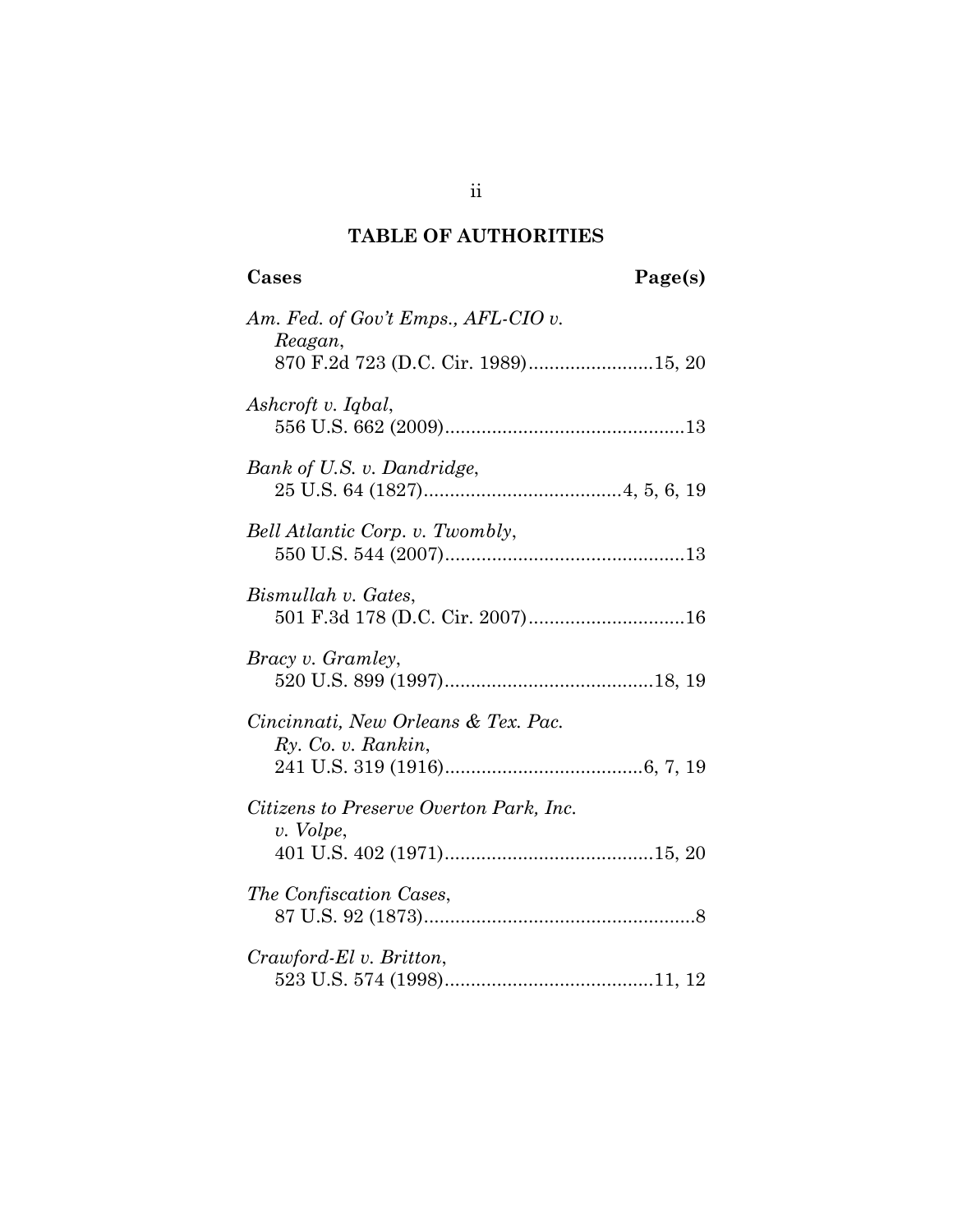| Dakota Cent. Tel. Co. v. South Dakota,                      |
|-------------------------------------------------------------|
| Fitzsimmons v. Ogden,                                       |
| In re Fosamax (Alendronate Sodium)<br>Prods. Liab. Litig.,  |
| Foster v. Chatman,                                          |
| Hartman v. Moore,                                           |
| Herman & MacLean v. Huddleston,                             |
| I.N.S. v. Miranda,                                          |
| Kelly v. United States,<br>826 F.2d 1049 (Fed. Cir. 1987)18 |
| Latif v. Obama,<br>677 F.3d 1175 (D.C. Cir. 2012)12, 15     |
| Levinson v. United States,                                  |
| Martin v. Mott,                                             |
| Mathews v. Diaz,                                            |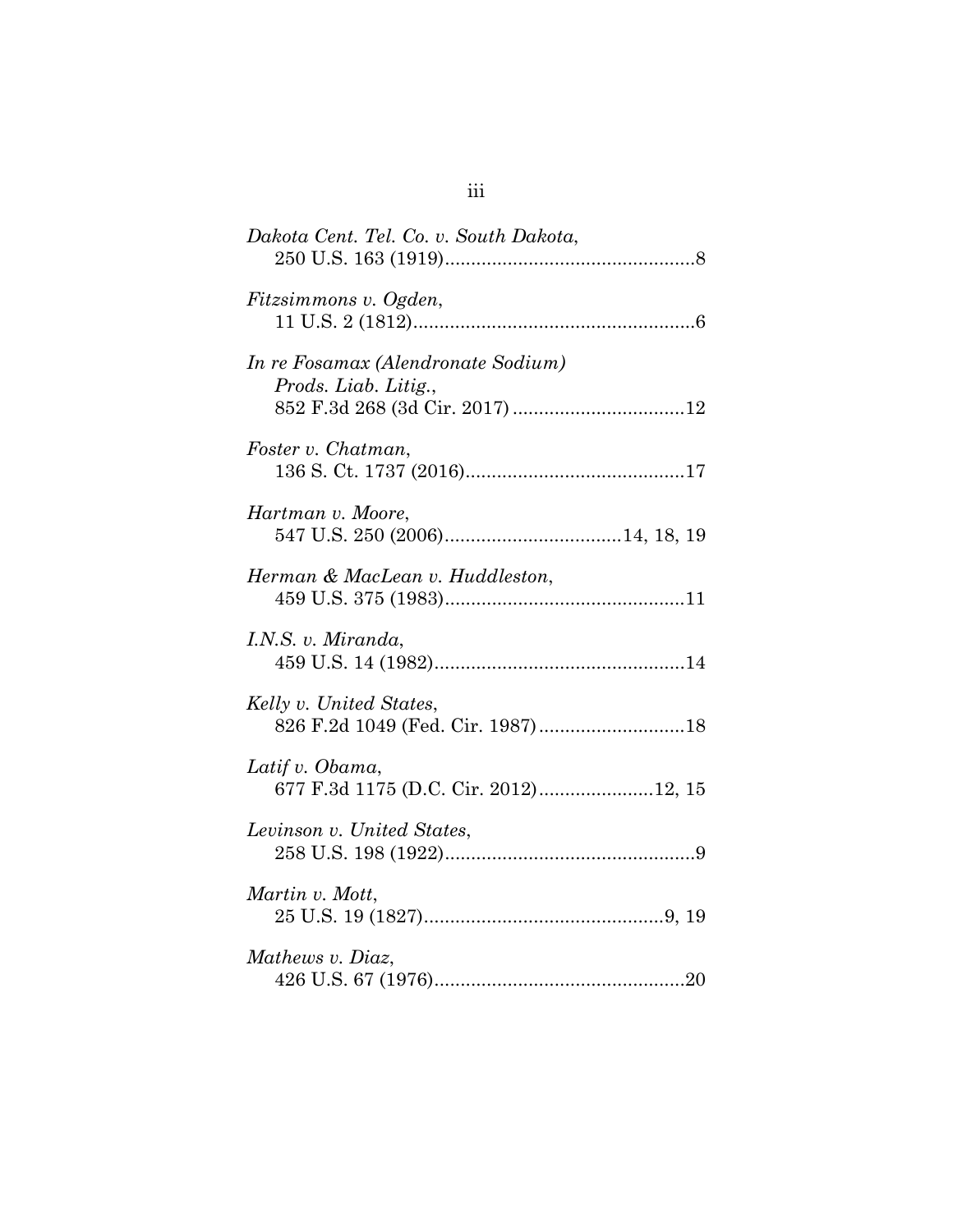| McCreary County v. ACLU,                                                                          |
|---------------------------------------------------------------------------------------------------|
| McDonough v. Anoka County,                                                                        |
| Monongahela Bridge Co v. United States,                                                           |
| Nat'l Archives & Records Admin. v.<br>Favish,                                                     |
| Nat'l Parks Conservation Assoc. v. U.S.<br>Dep't of Interior,<br>835 F.3d 1377 (11th Cir. 2016)15 |
| Nat. Res. Def. Council, Inc. v. S.E.C.,<br>606 F.2d 1031 (D.C. Cir. 1979)18                       |
| Nixon v. Fitzgerald,                                                                              |
| Oriel v. Russell,                                                                                 |
| Riggs Nat'l Corp. & Subsidiaries v.<br>Comm'r of Internal Revenue,                                |
| S.E.C. v. C. M. Joiner Leasing Corp.,                                                             |
| Santa Fe Ind. Sch. Dist. v. Doe,                                                                  |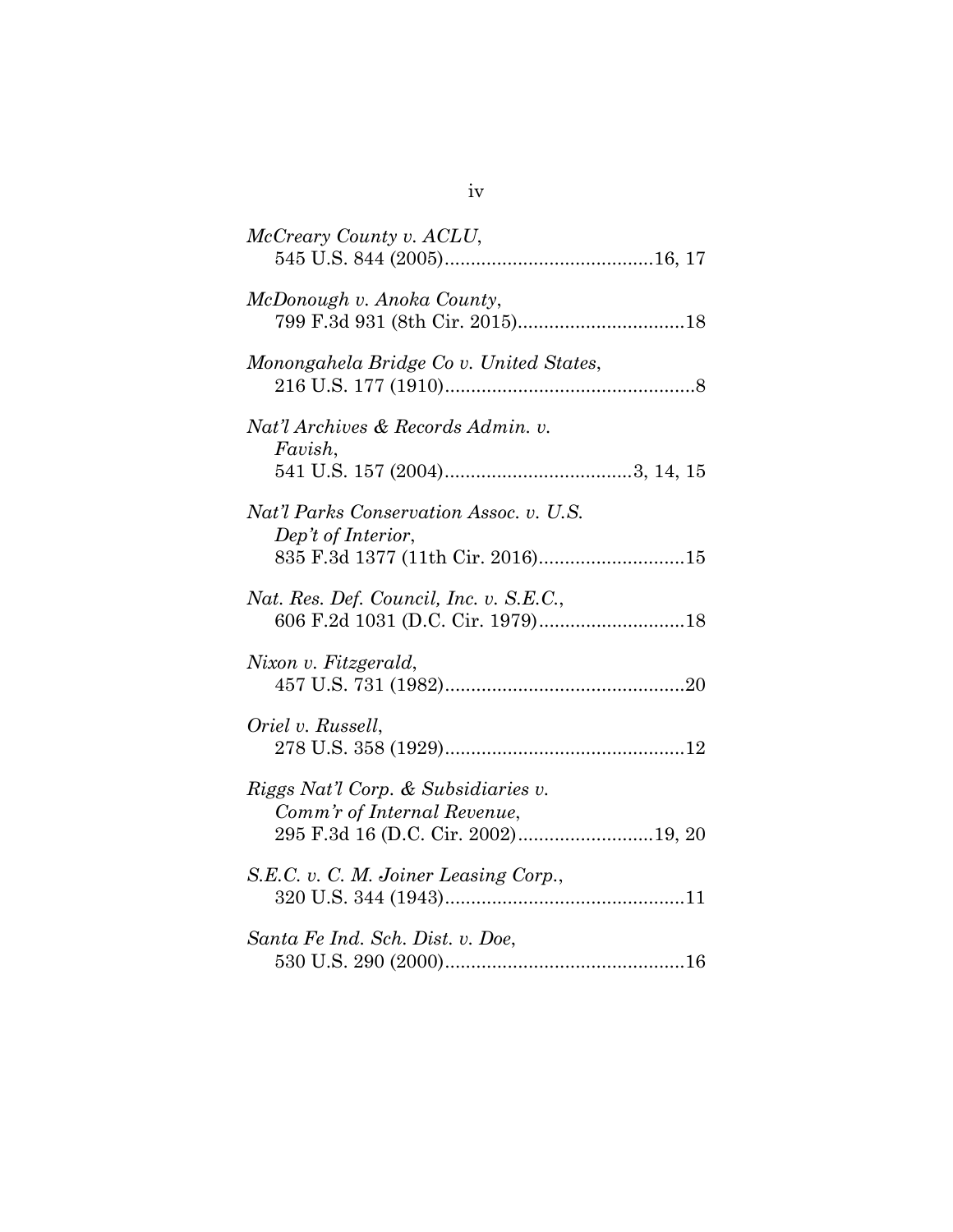| Schell v. Fauché,                                  |
|----------------------------------------------------|
| Steadman v. S.E.C.,                                |
| Swierkiewicz v. Sorema N.A.,                       |
| Tellabs, Inc. v. Makor Issues & Rights, Ltd.,      |
| Turner v. Bank of N. Am.,                          |
| U.S. Dep't of State v. Ray,                        |
| United States v. Armstrong,                        |
| United States v. Chem. Found., Inc.,<br>12, 13, 14 |
| United States v. Chem. Found., Inc.,               |
| United States v. Nix,                              |
| United States v. Page,                             |
| United States v. Ross,                             |

v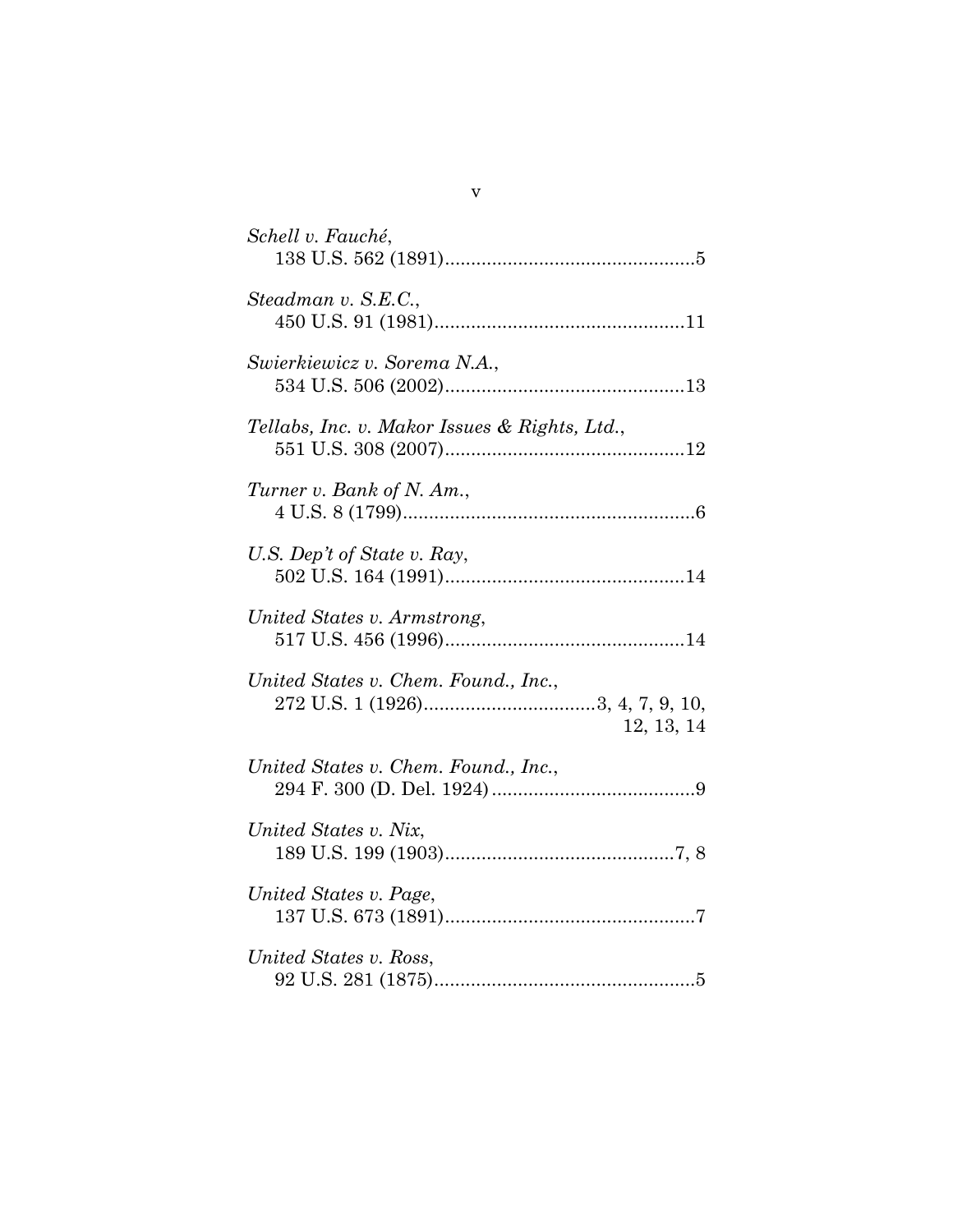| Vance v. Terrazas,                                        |
|-----------------------------------------------------------|
| Vill. of Arlington Heights v. Metro.<br>Hous. Dev. Corp., |
| <i>Washington v. Davis,</i>                               |

vi

## **Other Authorities**

| Brief of the United States as Amicus   |  |
|----------------------------------------|--|
| Curiae Supporting Respondent,          |  |
| $Crawford$ -El v. Britton, No. 96-827, |  |
| 1997 WL 606738 (U.S. Oct. 1, 1997)12   |  |
|                                        |  |
| Herbert Broom, A Selection of Legal    |  |
|                                        |  |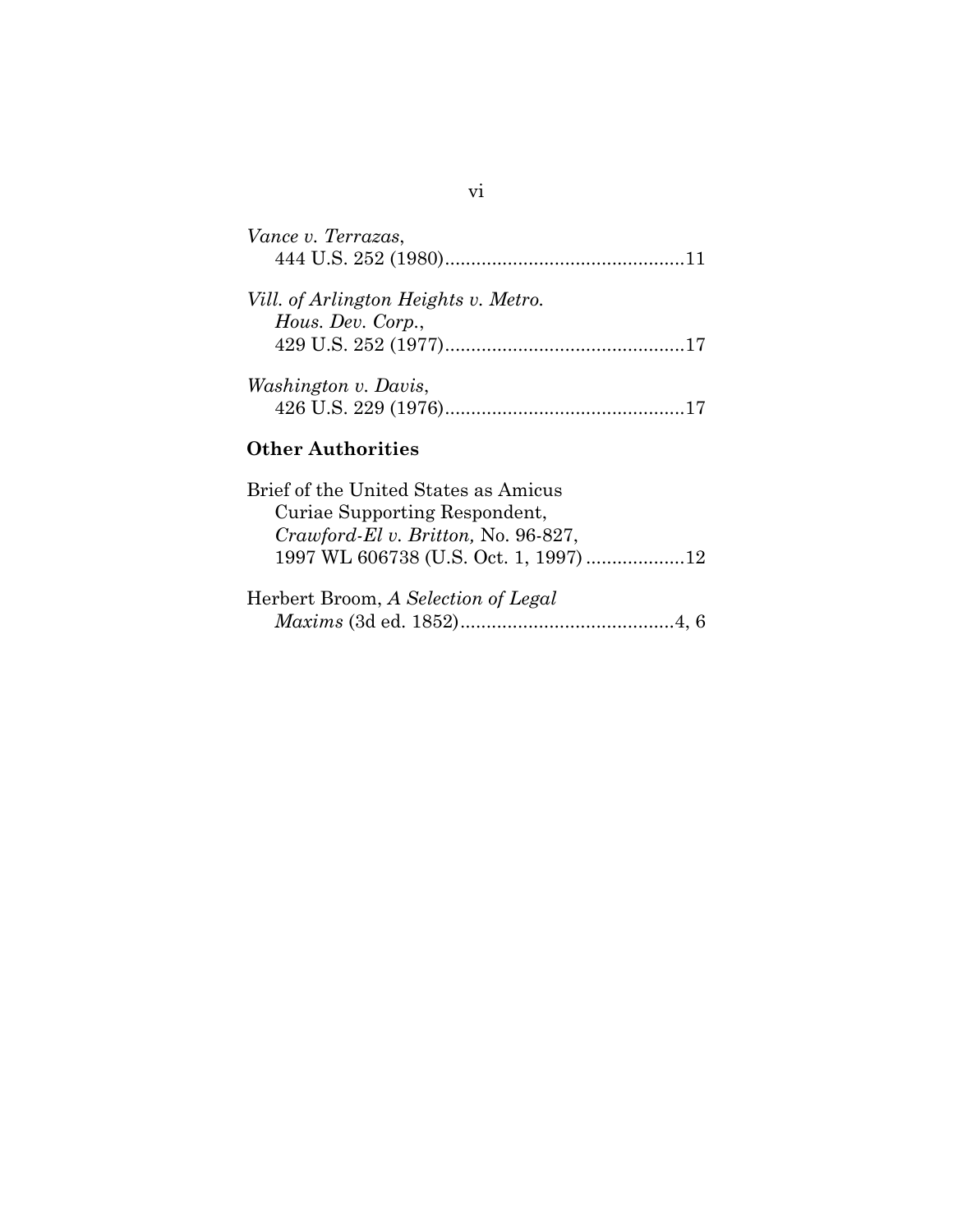#### **INTEREST OF AMICI CURIAE**

Amici are former officials of the United States Department of Justice, the Department of Homeland Security, the Federal Bureau of Investigation, the Immigration and Naturalization Service, and the Department of Health and Human Services who recognize both the importance of executive power and the value of judicial review of official conduct. They submit this brief to make clear that the "presumption of regularity" has never been an obstacle to a court's consideration of evidence showing that government officials have acted with an improper purpose. Amici include the following individuals.1

Bo Cooper, former General Counsel of the Immigration and Naturalization Service.

David A. Martin, former General Counsel of the Immigration and Naturalization Service, former Principal Deputy General Counsel of the Department of Homeland Security, and former Acting General Counsel of the Department of Homeland Security.

Jonathan E. Meyer, former Deputy General Counsel of the Department of Homeland Security, and former Deputy Assistant Attorney General for the Office of Legal Policy.

l

<sup>1</sup> In accordance with Rule 37.6, Amici certify that no counsel for any party authored this brief in whole or in part, and no person or entity other than named Amici made a monetary contribution for the preparation and submission of this brief. The parties consented to the filing of this brief.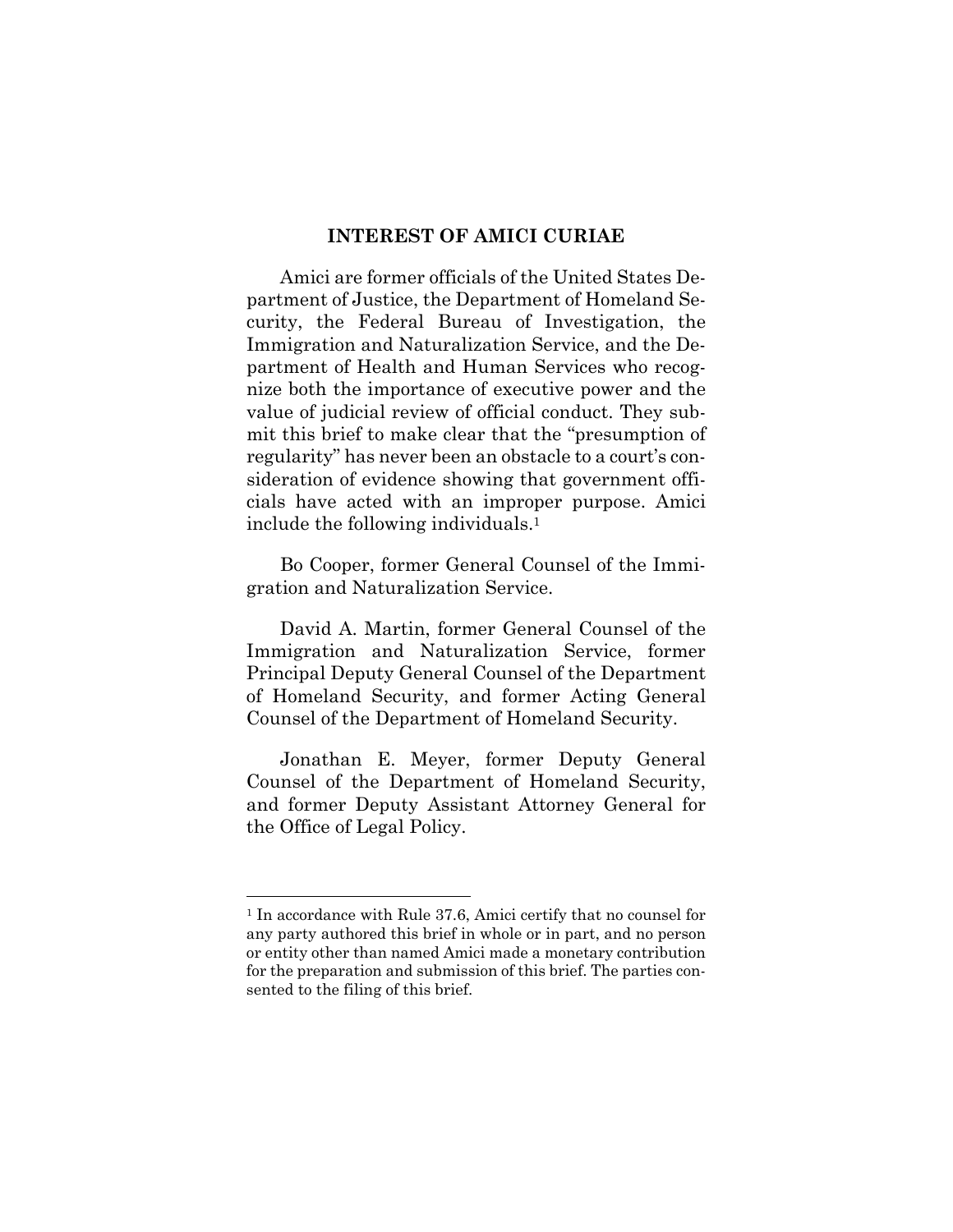David W. Ogden, former Deputy Attorney General, and former Assistant Attorney General for the Civil Division.

William B. Schultz, former General Counsel of the Department of Health and Human Services, and former Deputy Assistant Attorney General for the Civil Division.

Howard M. Shapiro, former General Counsel of the Federal Bureau of Investigation.

Elizabeth G. Taylor, former Principal Deputy Associate Attorney General.

Paul Virtue, former General Counsel of the Immigration and Naturalization Service, as well as former Executive Associate Commissioner and former Deputy General Counsel of that agency.

Seth P. Waxman, former Solicitor General of the United States.

Robert N. Weiner, former Associate Deputy Attorney General.

## **INTRODUCTION AND SUMMARY OF THE ARGUMENT**

In an effort to shield the Executive from claims of a discriminatory intent in enacting the travel ban, the Government's brief cites the "presumption of regularity" to avoid judicial scrutiny. Gov. Br. 78. The presumption touted by the Government, however, does not insulate the Executive Order from review and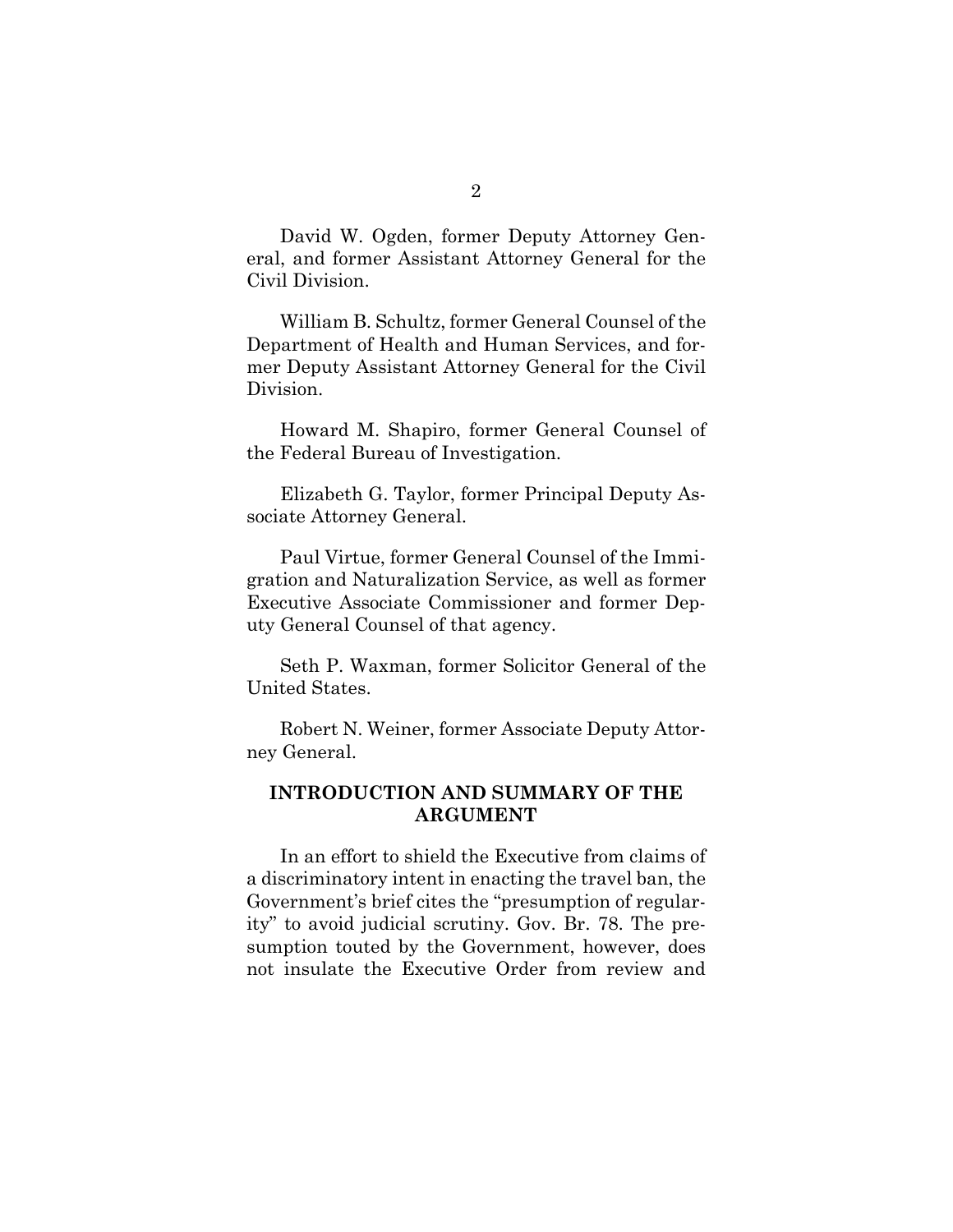does not alter the burden of the plaintiffs to show discriminatory intent.

The presumption of regularity is founded on the commonsense idea that courts should assume that government officials "have properly discharged their official duties." *United States v. Chem. Found., Inc.*, 272 U.S. 1, 15 (1926). The presumption began as a way of filling in minor evidentiary gaps, usually related to procedural or technical formalities. Historically, the same presumption of normality and regularity applied to private parties and corporate officers, as well as to government officials. For example, if a copy of a document with a corporate seal was filed, a court would presume it was an official corporate seal issued by an authorized party unless someone submitted evidence to the contrary. Today, consistent with its historical origins, the presumption serves as a "general working principle" that means courts will "insist on a meaningful evidentiary showing" before entertaining doubts about the integrity of official acts or documents. *Nat'l Archives & Records Admin. v. Favish*, 541 U.S. 157, 174 (2004).

The Government, here, seeks to inflate this modest presumption into a high barrier thwarting meaningful judicial review. The Government argues that the presumption of regularity demands that this Court "resolve[] any uncertainty" in its favor and credit the President's stated rationale "absent the clearest showing to the contrary." Gov. Br. 77-78. But the presumption does not alter the standards of pleading or proof in a suit against the government, nor is it a source of deference or immunity from judicial re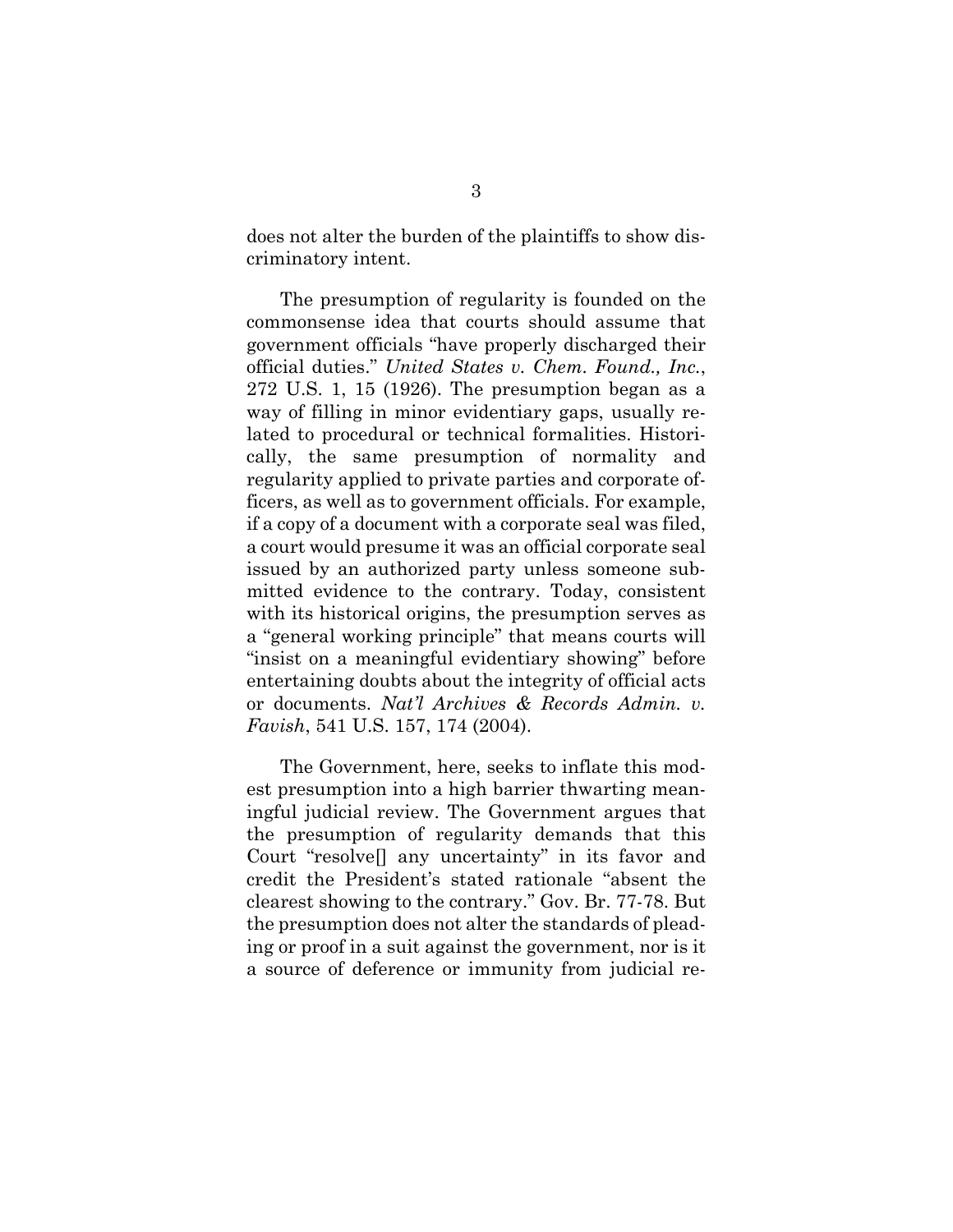view. Indeed, as this Court has made clear, the presumption is little barrier to examining whether officials have acted with an improper purpose. The Government's arguments here represent a major departure from both historical and modern applications of the presumption of regularity and should be squarely rejected.

#### **ARGUMENT**

## **I. The Presumption Of Regularity Was Historically A Modest Principle.**

The historical foundation for the presumption of regularity does not support the aggressive application the Government advocates for. The most frequently cited case today regarding the presumption is *United States v. Chemical Foundation, Inc.*, 272 U.S. 1, 15 (1926). But the Court there—citing cases dating back to 1827—relied on a principle that was quite modest.

The presumption of regularity has humble origins. As with many legal principles, its roots lie with a Latin phrase: *omnia presumuntur rite et solemnitur esse acta, donec probetur in contrarium*. *Bank of U.S. v. Dandridge*, 25 U.S. 64, 70 (1827). It means: "All acts are presumed to be rightly done" until proven to the contrary. Herbert Broom, *A Selection of Legal Maxims* 578 (3d ed. 1852).

The presumption's original purpose was to fill minor gaps in proof relating to formalities or procedural technicalities, especially where circumstantial evidence supported the inference the Government proceeded properly. Under the presumption, "where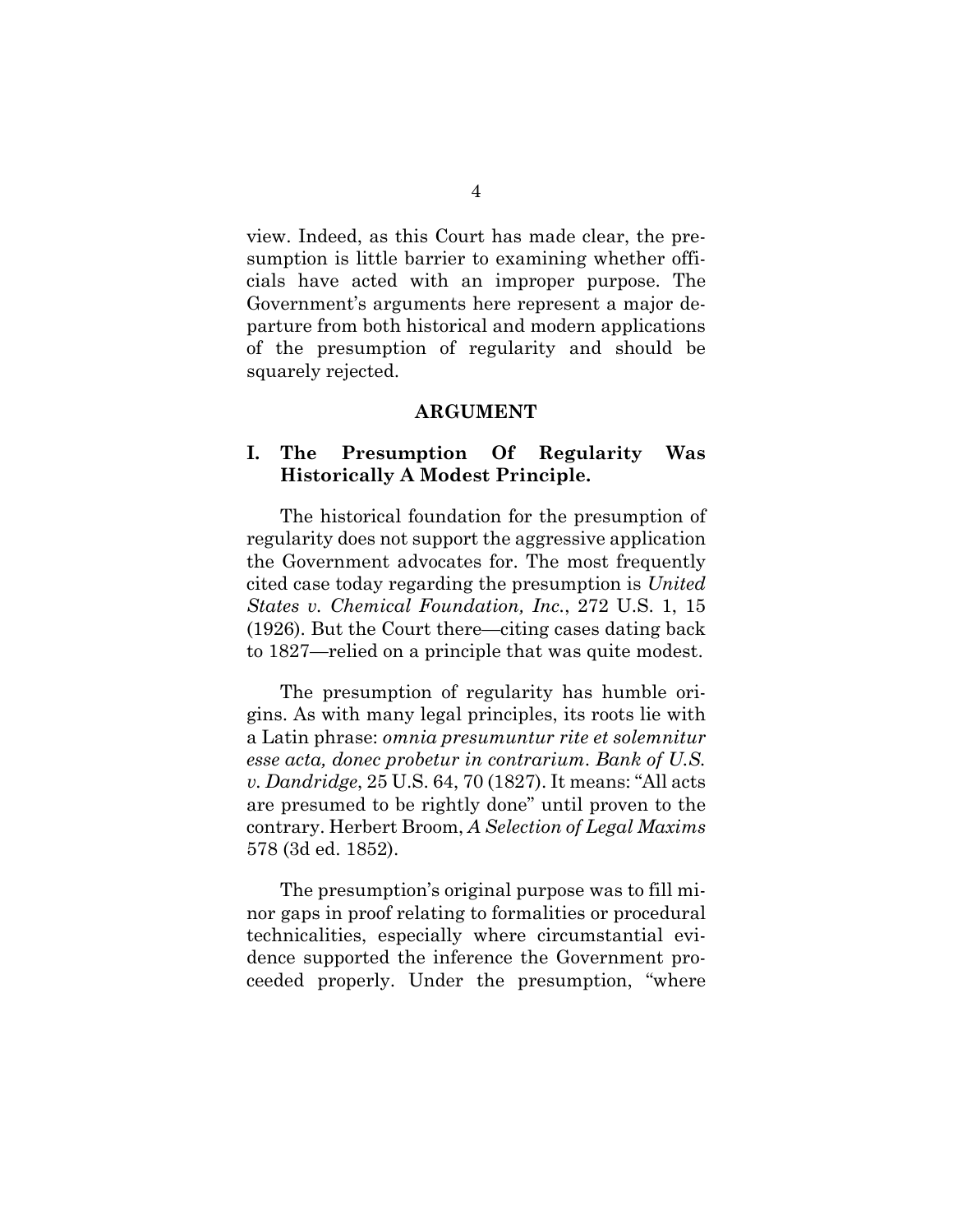there is general evidence of facts having been legally and regularly done," a party need not prove circumstances which were "*strictly speaking*, essential to the validity of those acts, and by which they were probably accompanied in most instances." *United States v. Ross*, 92 U.S. 281, 285 (1875) (emphasis added). Courts applying this doctrine would, for example, "presume that a man acting in a public office has been rightly appointed; that entries found in public books have been made by the proper officer; that, upon proof of title, matters collateral to that title shall be deemed to have been done." *Dandridge*, 25 U.S. at 70. The presumption was not, however, a "substitute for proof of an independent and material fact." *Ross*, 92 U.S at 285*.* 

*Schell v. Fauché* represents a quintessential presumption of regularity case. 138 U.S. 562 (1891). This Court ruled that documents protesting customs duties could be admitted into evidence even though the record did not demonstrate that they were properly served. *Id.* at 564-65. The Court, citing the presumption of regularity, explained that the protests had been subpoenaed from the appropriate government repository, and so it was "not unreasonable to infer that … the protests [were] served according to the custom of the office." *Id.* at 565.

It is that sort of procedural technicality that the presumption addressed. Notably, the doctrine is not based on any unique or special deference to the Executive Branch. In fact, this Court's first invocations of the doctrine involved judicial proceedings. In 1799, this Court stated that the proceedings of a circuit court "are entitled to … presumptions in favor of their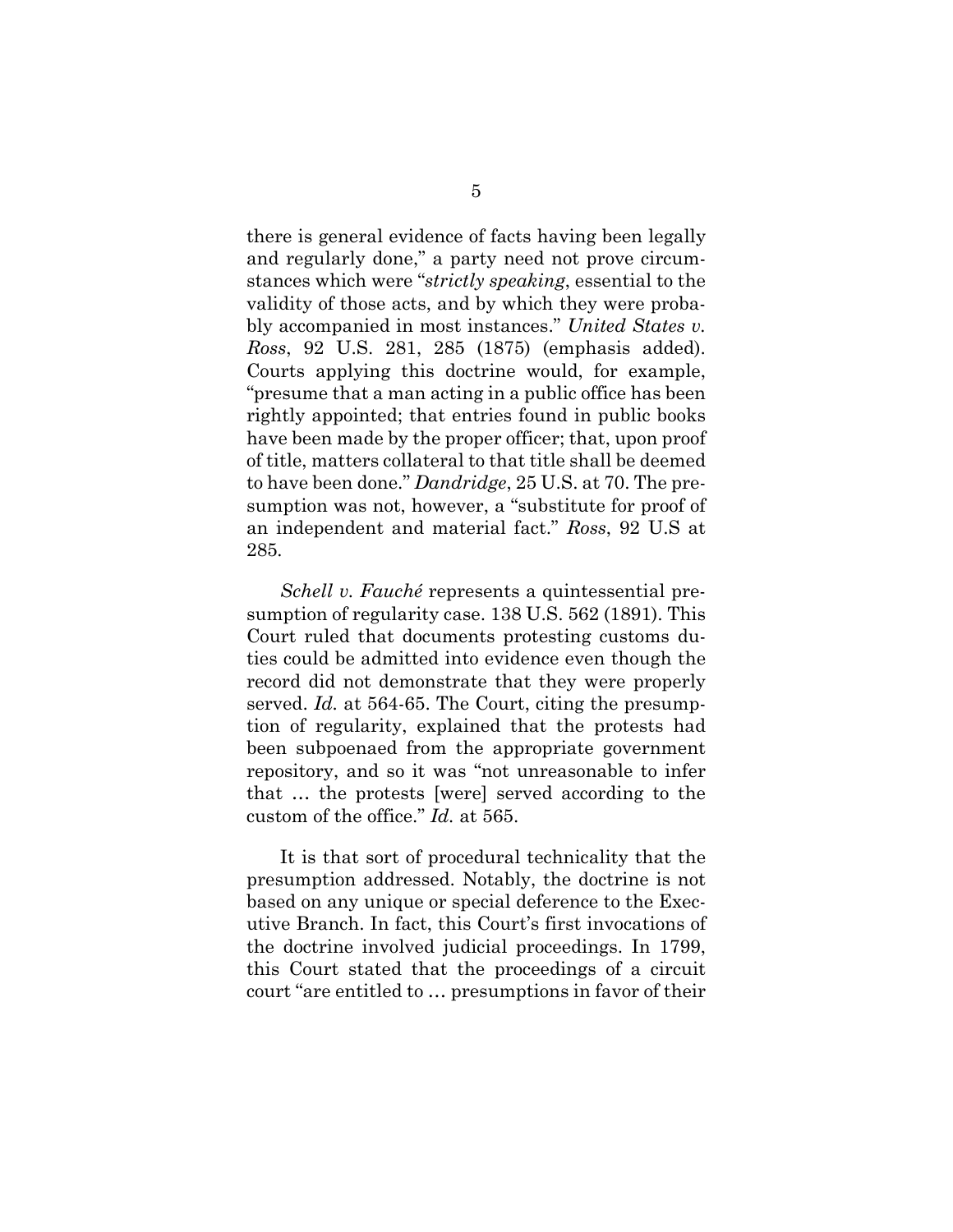regularity." *Turner v. Bank of N. Am.*, 4 U.S. 8, 10 (1799). And in that case, the court *refused* to apply the presumption because no mere formality was at issue, but the existence of federal jurisdiction. Specifically, the record was silent regarding the citizenship of one of the parties. *Id.* at 9. Since diversity of citizenship could not be established, the Court ruled that federal jurisdiction did not exist (rather than presuming the lower court had properly found jurisdiction). *Id.* at 10.

A little over a decade later, the Court applied the presumption to the form of a "release" from a stay of an execution of judgment. *Fitzsimmons v. Ogden*, 11 U.S. 2, 11 (1812). The precise date of the release was not in the record. *Id.* So questions arose concerning whether the release was filed before the execution was issued. The Court explained that the gap in proof was not fatal: "[S]ince the execution could not legally issue without a regular release filed in the [c]ourt … it must be presumed … in favor of the regularity of the proceedings that the release was in due form, and bore date prior at least to the emanation of the execution." *Id.* (internal punctuation omitted).

The presumption of regularity was not grounded on giving any special deference to *government* actions, much less the Executive branch in particular. "It presume[d] that every man, in his *private* and official character, does his duty, until the contrary is proved." *Dandridge*, 25 U.S. at 69 (emphasis added); *see also* Broom, *A Selection of Legal Maxims* 579 ("The presumption … applies also to the acts of private individuals."). Over a hundred years ago, in *Cincinnati, New Orleans & Texas Pacific Railway Co. v. Rankin*, this Court applied the doctrine to private entities—in that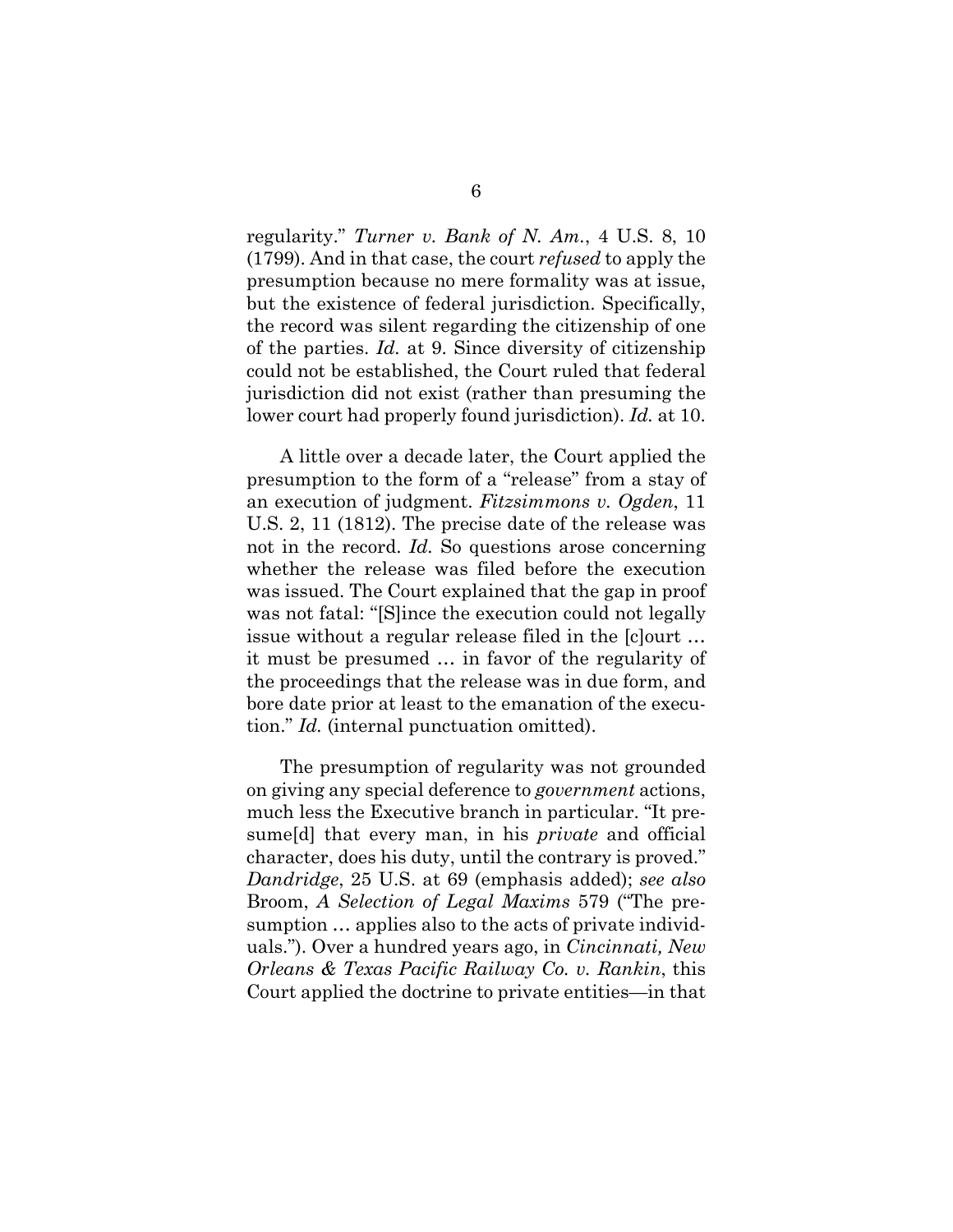instance a railroad. 241 U.S. 319, 327 (1916). Citing the presumption of regularity, the Court explained that "[i]t cannot be assumed, merely because the contrary has not been established by proof, that an interstate carrier is conducting its affairs in violation of law." *Id.*

It was these sorts of cases that this Court relied on in *Chemical Foundation*, 272 U.S. at 14-15—cases that underscore the modesty of the presumption. Take *United States v. Page* for example. 137 U.S. 673 (1891). That case involved a statute that required the record of certain court-martials to be "laid before the president of the United States for his confirmation" before the sentence could be carried out. *Id.* at 678. The Secretary of War declared that he followed those procedures. *Id.* at 680. The Court explained that when "the record discloses that the proceedings have been laid before the president for his orders," the resulting orders "are presumed to be his, and not those of the secretary." *Id.* The Court contrasted that situation with another case, where the record "failed to show the vital fact of the submission of the proceedings to the president." *Id.* In that circumstance, the "presumption could not supply that fact." *Id.* at 682.

Similarly, *United States v. Nix* involved a marshal's petition for reimbursement of his travel expenses. 189 U.S. 199 (1903). Resolving the case required determining the number of miles he had traveled transporting prisoners, deputies, and guards. The marshal had submitted his accounts to the Oklahoma district court, who approved them. *Id.* at 200 n.†. Because the accounts "had been allowed by the district judge, … the burden of showing any error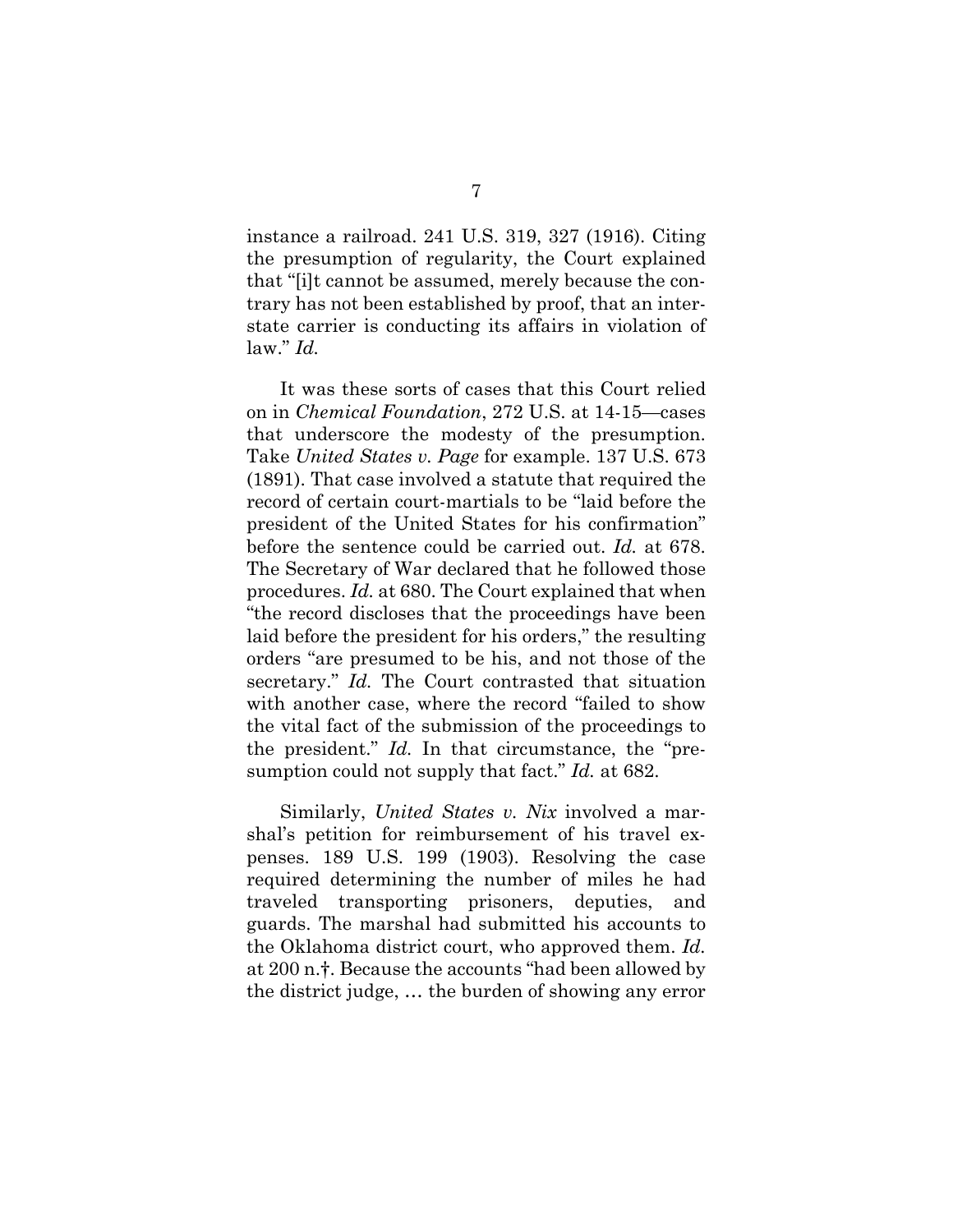of fact in his account" fell on the opposing party. *Id.*  at 205. The Court explained: "It would be an insupportable burden upon the officers of courts if, every time a question was made before the accounting officers of the Treasury of the correctness of their account, they were required to produce affirmative evidence of every item." *Id.* at 206.

The other cases *Chemical Foundation* cites are to the same effect:

- *The Confiscation Cases*: The Court ruled that an information to seize property stating that the Attorney General had ordered the seizure "by virtue of the [relevant] act of Congress" sufficiently stated that the President had authorized the Attorney General's actions (as required by the statute). 87 U.S. 92, 108 (1873).
- *Monongahela Bridge Co v. United States*: A company criminally refused to comply with the Secretary of War's order to alter a bridge so as to not obstruct the river it passed over. 216 U.S. 177, 186-87, 191 (1910). Because it was not relevant whether or not the bridge actually caused an obstruction, the Court assumed that the Secretary of War based his decision on the facts presented to him. *Id*. at 194-95.
- *Dakota Cent. Tel. Co. v. South Dakota*: The Court concluded that arguments relating to the President's motives were not relevant because the alleged motives did not affect his authority to act. 250 U.S. 163, 184 (1919).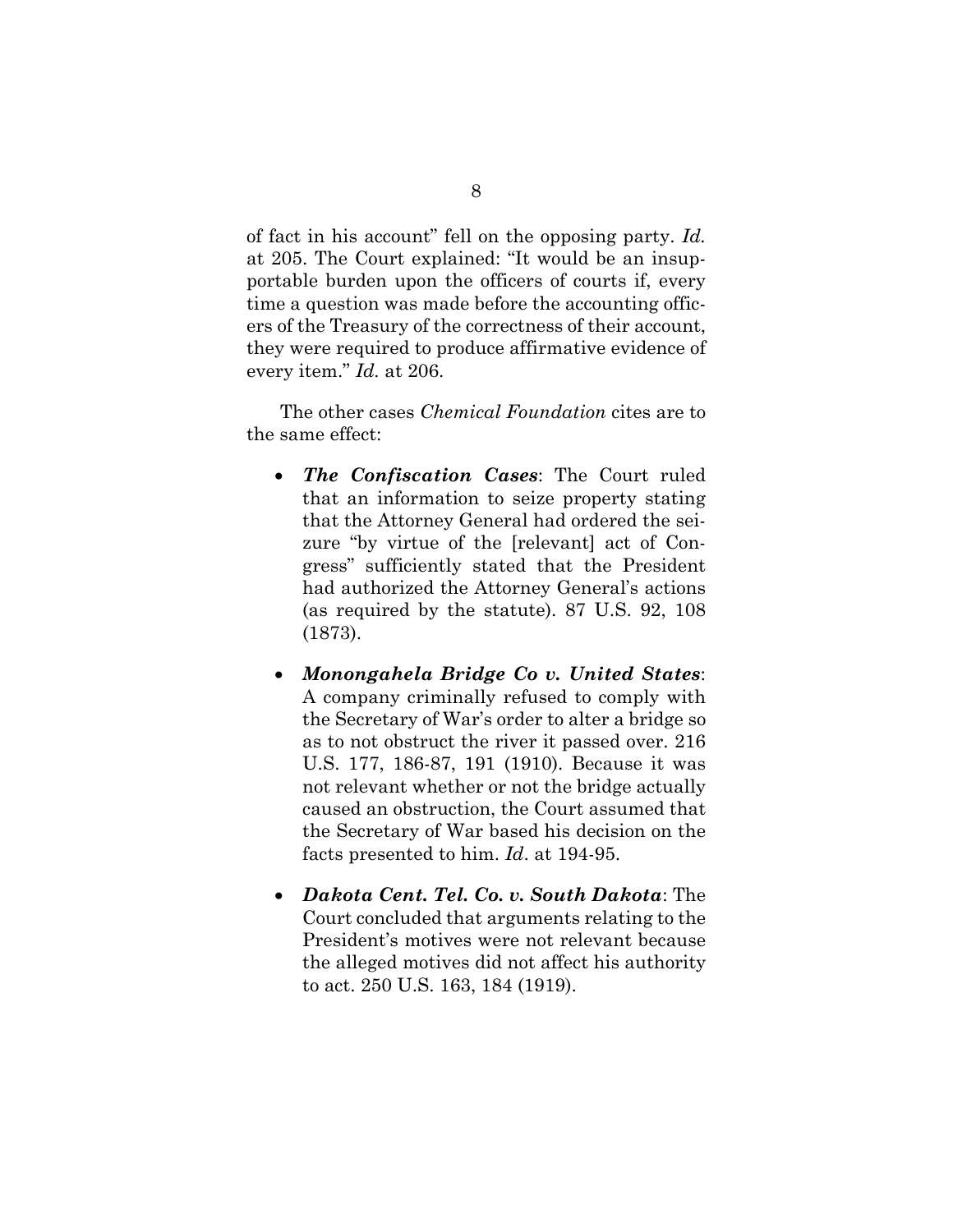- *Martin v. Mott*: The Court ruled that a government pleading to justify collecting a fine for refusing to report for militia service need only allege that the plaintiff was ordered to serve and did not need to allege that the necessary conditions for requiring military service were met. 25 U.S. 19, 32-33 (1827).
- *Levinson v. United States*: The Court ruled that the government was bound by its sale of a Navy vessel even though it later realized it had received a higher bid from another potential buyer. 258 U.S. 198 (1922).

Citing these cases concerning the historic presumption of regularity, the Court in *Chemical Foundation* applied it in an unremarkable way. *Chemical Foundation* involved a State Department counselor's orders authorizing the government to seize "enemyowned" intellectual property and sell it to the Chemical Foundation. 272 U.S. at 4, 6-7. The United States brought suit to set aside those sales alleging that the orders were fraudulently obtained. *Id.* at 4, 14. But there was no evidence of any fraud. *United States v. Chem. Found., Inc.*, 294 F. 300, 332 (D. Del. 1924) ("The charges of deception … have failed utterly."). Since both lower courts found that the United States had not established any fraud, this Court "accepted" the lower courts' determination. *Chem. Found.,* 272 U.S. at 14. This Court then *went on* to note that it would assume under the presumption of regularity that the counselor "properly discharged" his duties, citing the prior cases applying the presumption. *Id.* at 14-15.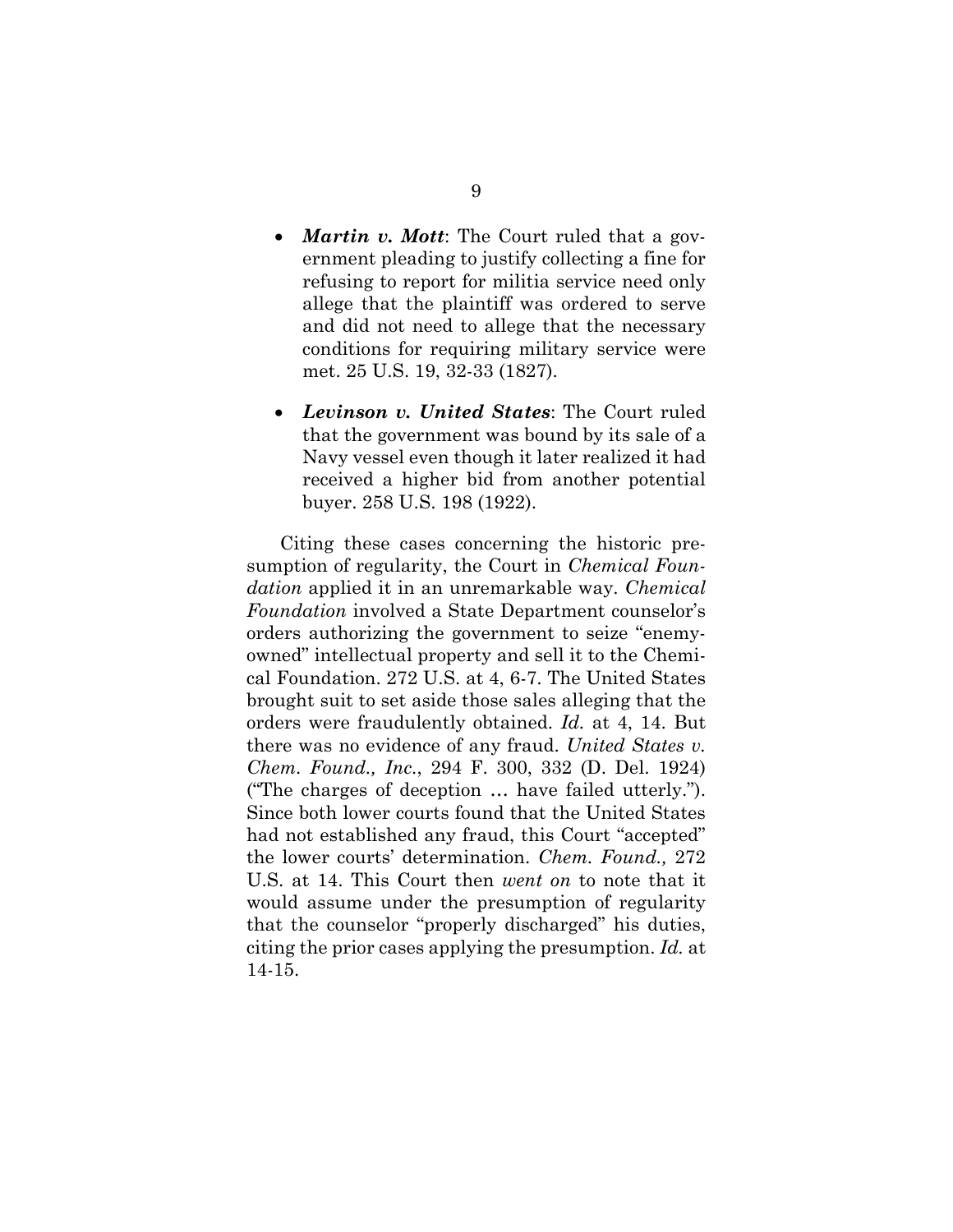The historical foundation of the presumption of regularity, including *Chemical Foundation*, evidences its modest role. Neither *Chemical Foundation* nor the cases it cites support the rule the Government advocates for here. The cases do not stand for the principle that "any uncertainty" must be resolved in the Government's favor. Gov. Br. 77. Nor do any of those cases involve a law whose purpose is unconstitutionally discriminatory. Rather, the cases simply show that courts would assume procedural formalities have been satisfied, or at most, that courts would not assume misconduct occurred in the absence of any supporting evidence.

## **II. More Recent Cases Have Applied The Presumption As A Modest Working Principle.**

### **A. The presumption does not alter the standards of pleading or proof.**

While *Chemical Foundation* explained that courts should "presume that [government agents] have properly discharged their official duties" unless there is "*clear evidence* to the contrary," 272 U.S. at 14-15 (emphasis added), the presumption of regularity has never changed the standards of pleading or proof that apply in suits against government officials alleging an unconstitutional motive.

As for the standard of proof of what a plaintiff must show to establish a case at summary judgment and at trial, "where Congress has spoken, [this Court has] deferred to 'the traditional powers of Congress to prescribe rules of evidence and standards of proof in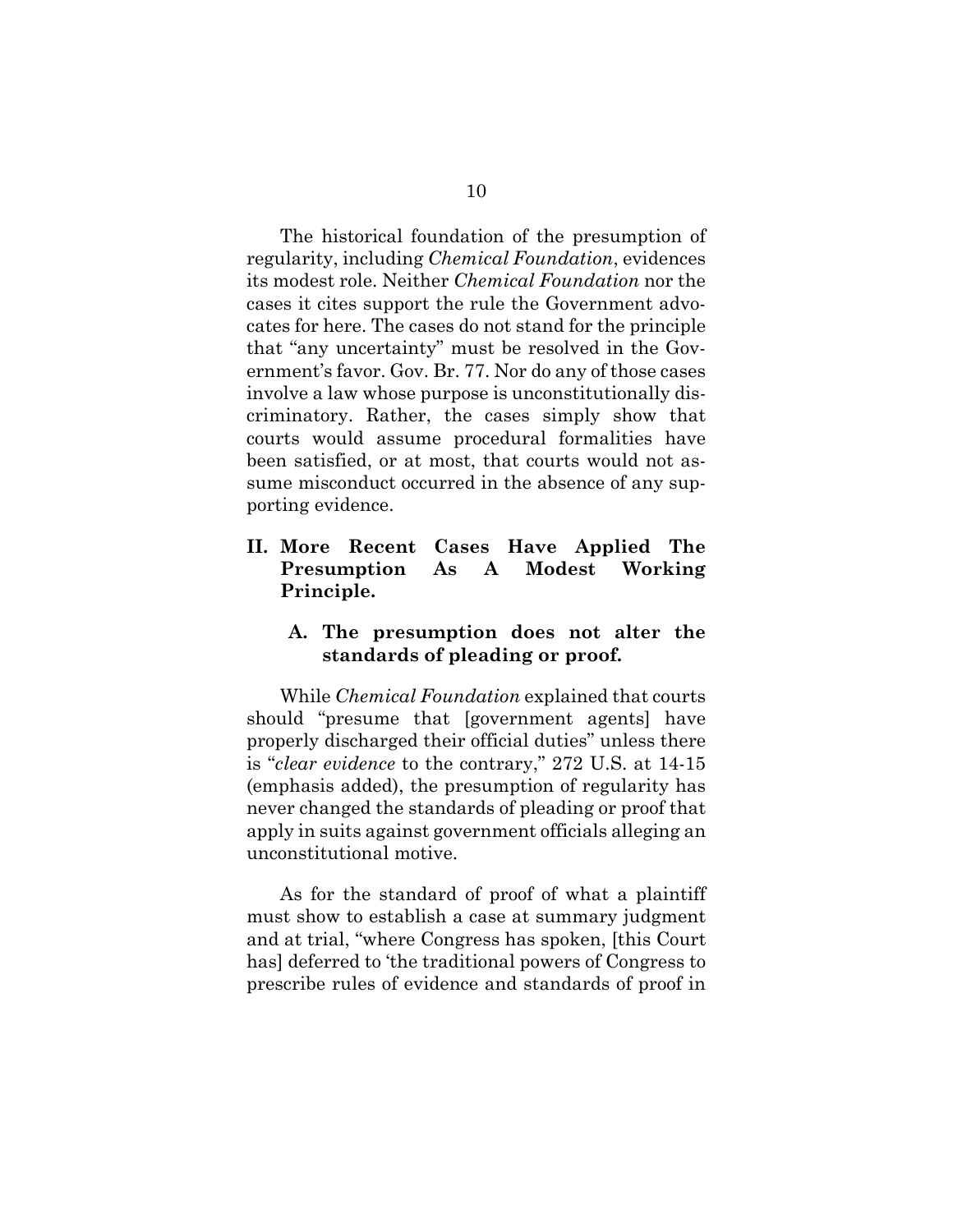the federal courts,' absent countervailing constitutional concerns." *Steadman v. S.E.C.*, 450 U.S. 91, 95 (1981) (quoting *Vance v. Terrazas*, 444 U.S. 252, 265 (1980)). Although courts are "at liberty to prescribe the standard" when Congress is silent, *id.,* the general rule is that "in a civil action … a preponderance of the evidence will establish the case," *S.E.C. v. C. M. Joiner Leasing Corp.*, 320 U.S. 344, 355 (1943); *see Herman & MacLean v. Huddleston*, 459 U.S. 375, 387 (1983) ("In a typical civil suit for money damages, plaintiffs must prove their case by a preponderance of the evidence.").

Scarcely attempting to square its position with that settled law, the Government here claims that the presumption requires courts to "resolve[] any uncertainty" in its favor and credit the President's stated rationale "absent the clearest showing to the contrary." Gov. Br. 77-78. But as this Court explained in *Crawford-El v. Britton*, 523 U.S. 574 (1998), the preponderance of the evidence—not any "heightened standard"—is the appropriate burden of proof in a suit against government officials "based on a constitutional claim that requires proof of improper motive." *Id.* at 577. "[A]lthough evidence of improper motive … may be an essential component of the plaintiff's affirmative case," this Court saw "no support for making any change in the nature of the plaintiff's burden of proving a constitutional violation." *Id.* at 589.

In so ruling in *Crawford-El*, this Court rejected the very argument advanced by the Government here: that the presumption of regularity supports imposition of a heightened standard of proof. In *Crawford-*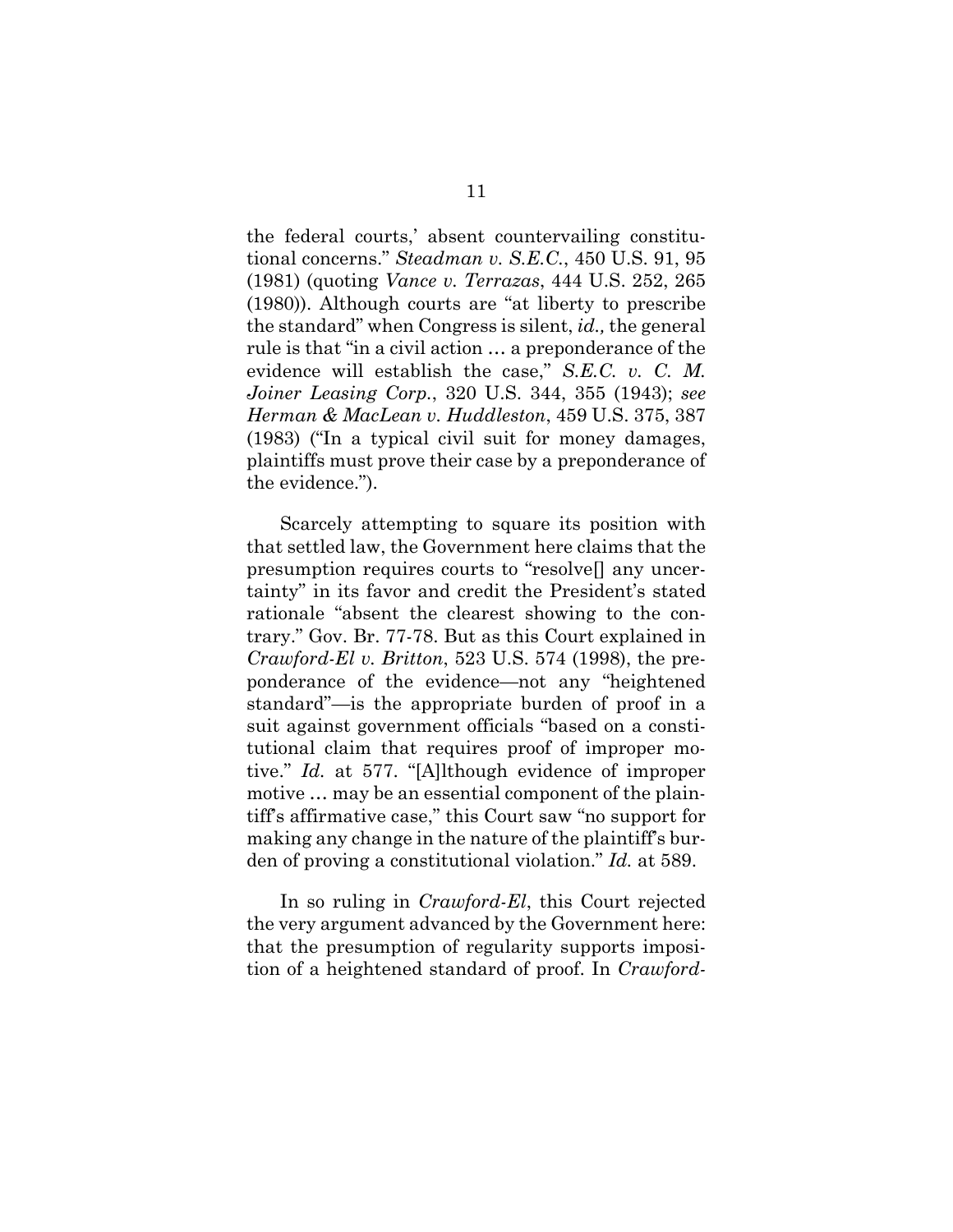*El*, the Government argued that to succeed in a motive-based claim against an official asserting the right to qualified immunity, the presumption of regularity required proof of improper motive by clear and convincing evidence. *See* Br. of the United States as Amicus Curiae Supporting Respondent, No. 96-827, 1997 WL 606738, at \*21-22 (U.S. Oct. 1, 1997). This Court rejected that argument and instead unambiguously held that there was no heightened burden of proof. As *Crawford-El* makes plain, the presumption's "clear evidence" requirement, *Chemical Foundation*, 272 U.S. at 14, is wholly distinct from the "clear and convincing evidence" standard—or any other "heightened standard" of proof, *Crawford-El*, 523 U.S. at 594-95.2

Nor does the presumption of regularity alter the standard of pleading in a suit against government officials alleging an unconstitutional motive. This Court has repeatedly declined to impose heightened pleading standards beyond those set out in the Federal Rules of Civil Procedure. *See Tellabs, Inc. v. Makor Issues & Rights, Ltd.*, 551 U.S. 308, 327 (2007) ("Congress, as creator of federal statutory claims, has

l

<sup>2</sup> On this point, there has been some confusion in the lower courts. *See, e.g., In re Fosamax (Alendronate Sodium) Prods. Liab. Litig.*, 852 F.3d 268, 285 (3d Cir. 2017) (describing the presumption as a standard of proof); *Latif v. Obama*, 677 F.3d 1175, 1185 n.5 (D.C. Cir. 2012) (noting that courts applying the presumption "have required litigants to meet" a range of "standards" "[d]epending on the circumstances"). Although the Court has on occasions used the term "clear evidence" to mean "clear and convincing evidence," *Oriel v. Russell*, 278 U.S. 358, 362-63 (1929), it has never suggested that the presumption of regularity triggers a heightened standard of proof. This case is an opportunity to clarify any ambiguity.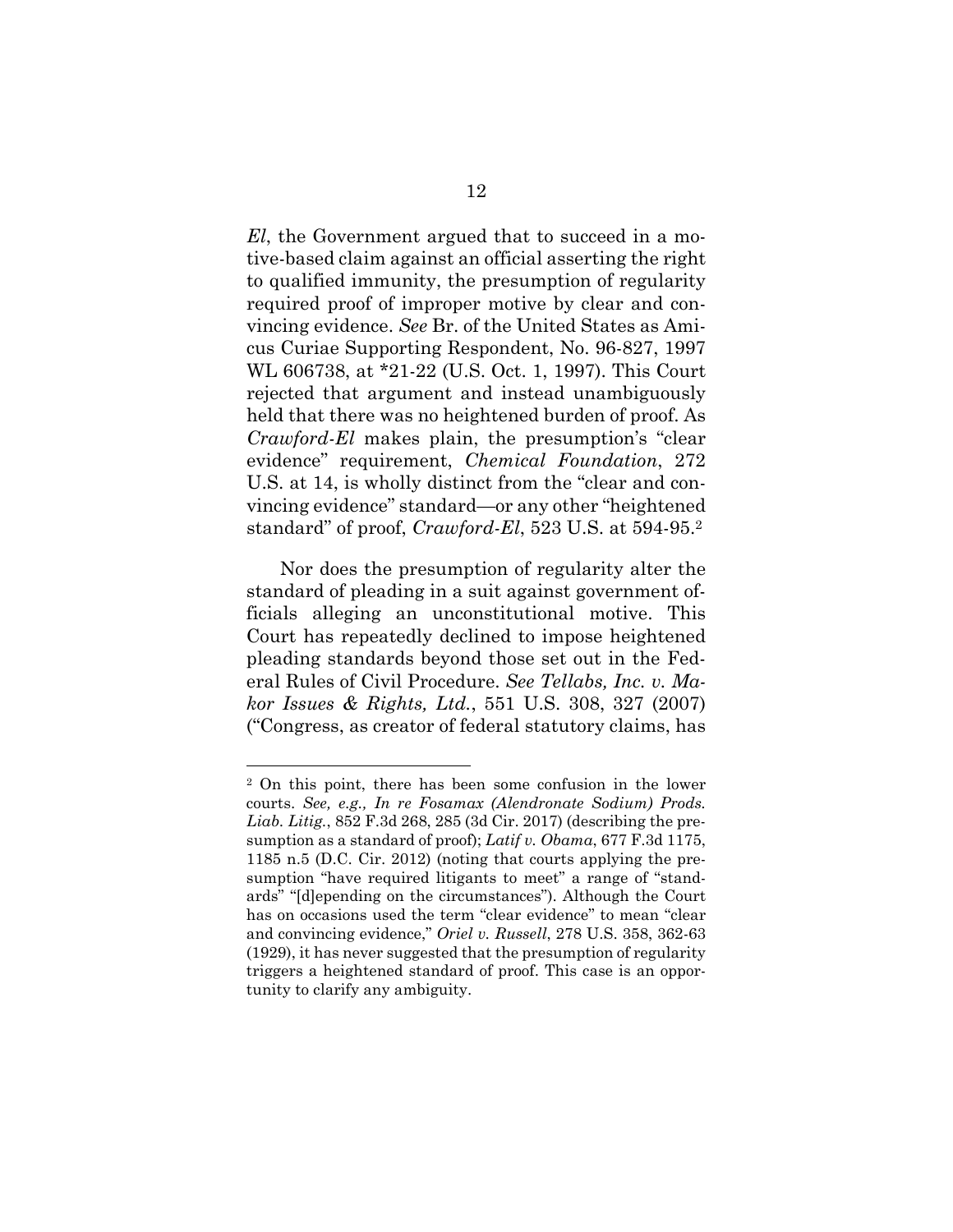power to prescribe what must be pleaded to state the claim, just as it has power to determine what must be proved to prevail on the merits."); *Swierkiewicz v. Sorema N.A.*, 534 U.S. 506, 513 (2002) ("Rule 9(b) … provides for greater particularity in all averments of fraud or mistake. This Court, however, has declined to extend such exceptions to other contexts.").

Notably, in *Ashcroft v. Iqbal*, 556 U.S. 662 (2009), where the plaintiff accused officials "at the highest level of the federal law enforcement hierarchy" of "arrest[ing] and detain[ing] thousands of Arab Muslim men" and subjecting them to "harsh conditions of confinement" "*solely on account of [their] religion, race, and/or national origin*," *id.* at 668-69 (emphasis added), this Court employed the same "plausibility" pleading standard that applies in general civil litigation, *see Bell Atlantic Corp. v. Twombly*, 550 U.S. 544 (2007). If the presumption did any work in *Iqbal*, it was in the background, helping to inform what the Court deemed "plausible" under the factual circumstances presented. As the majority explained, the plaintiff's "conclusory" complaint failed to plausibly allege that the Attorney General and Director of the FBI had "purposefully" targeted him on the basis of his protected characteristics, given the more "obvious alternative explanation" that he was swept up by "a legitimate policy" aimed at individuals with a suspected link to the September 11 attacks. *Id.* at 680- 82. In other words, the Court presumed that the defendants had "properly discharged their official duties," *Chemical Foundation*, 272 U.S. at 14-15, refusing to impute an improper motive to their actions on the basis of conclusory allegations.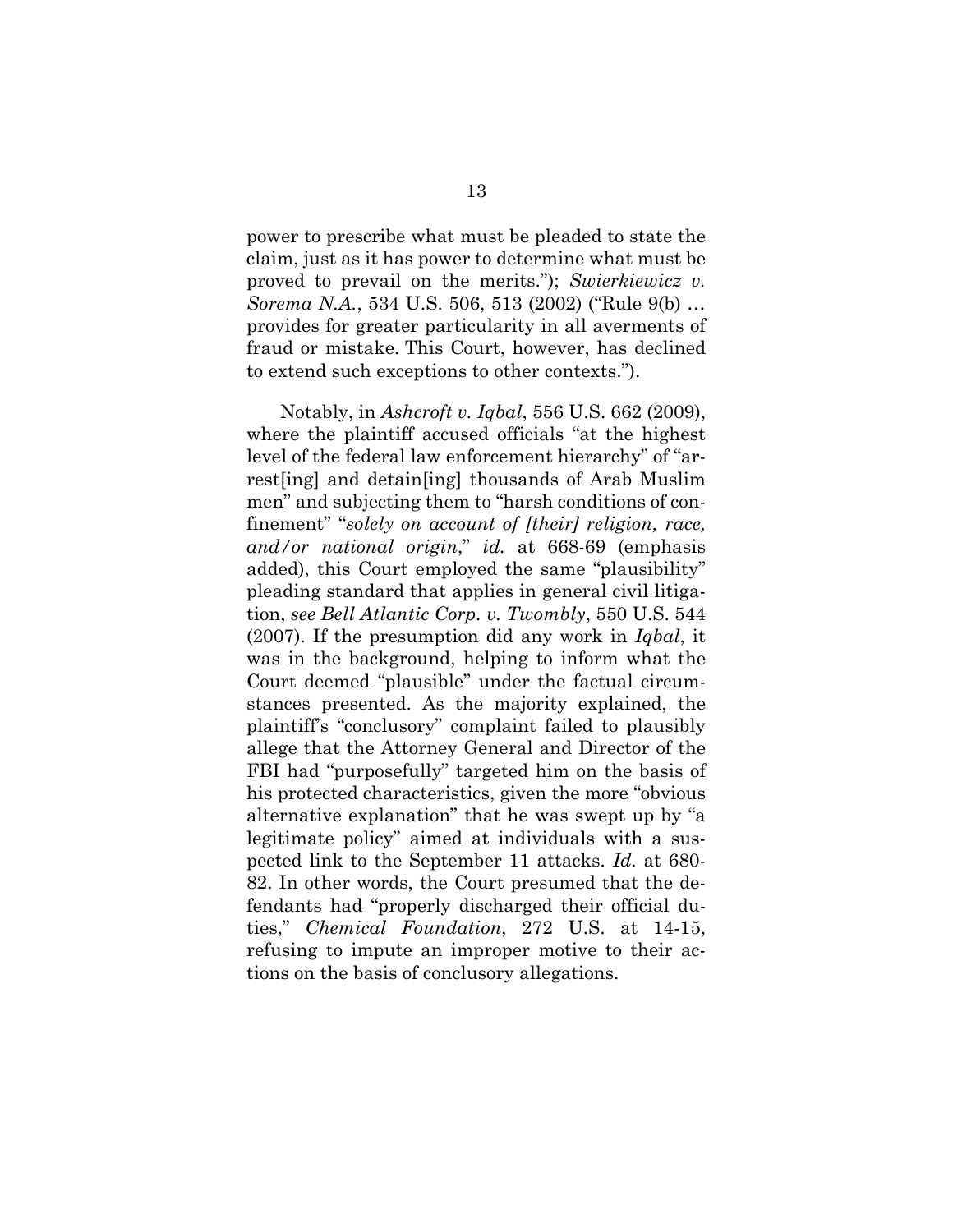#### **B. The presumption is a working principle.**

Elaborating on the "clear evidence" formulation set out in *Chemical Foundation*, more recent decisions of this Court cast the presumption as "a general working principle"—far from the source of special deference, elevated pleading standard, or heightened burden of proof sought by the Government. *Nat'l Archives & Records Admin. v. Favish*, 541 U.S. 157, 174 (2004) (citing *Chem. Found.*, 272 U.S. at 14-15). In operation, the presumption has meant only that this Court will "insist on a meaningful evidentiary showing" before entertaining doubts about the integrity of official acts. *Id.* at 175. Thus, "a totally unsupported suggestion" that government agents acted improperly will fail to "impugn the integrity" of government reports. *U.S. Dep't of State v. Ray*, 502 U.S. 164, 179 (1991). Likewise, "in the absence of evidence to the contrary" this Court has refused to attribute a delay in agency action to official misconduct. *I.N.S. v. Miranda*, 459 U.S. 14, 18 (1982) (per curiam).3

<sup>3</sup> This Court has also frequently noted that the presumption of regularity set out in *Chemical Foundation* extends to "prosecutorial decisions" such that "'in the absence of clear evidence to the contrary, courts presume that [prosecutors] have properly discharged their official duties." *United States v. Armstrong*, 517 U.S. 456, 464 (1996) (quoting *Chem. Found.*, 272 U.S. at 14-15). The presumption should not, however, be confused with the requirements of specific claims against prosecutors, such as selective prosecution or retaliatory prosecution. *See id.* at 458 (holding that for claims of selective prosecution based on race, a defendant must "show that the Government declined to prosecute similarly situated suspects of other races"); *Hartman v. Moore*, 547 U.S. 250, 252 (2006) (holding that for claims "against criminal investigators for inducing prosecution in retaliation for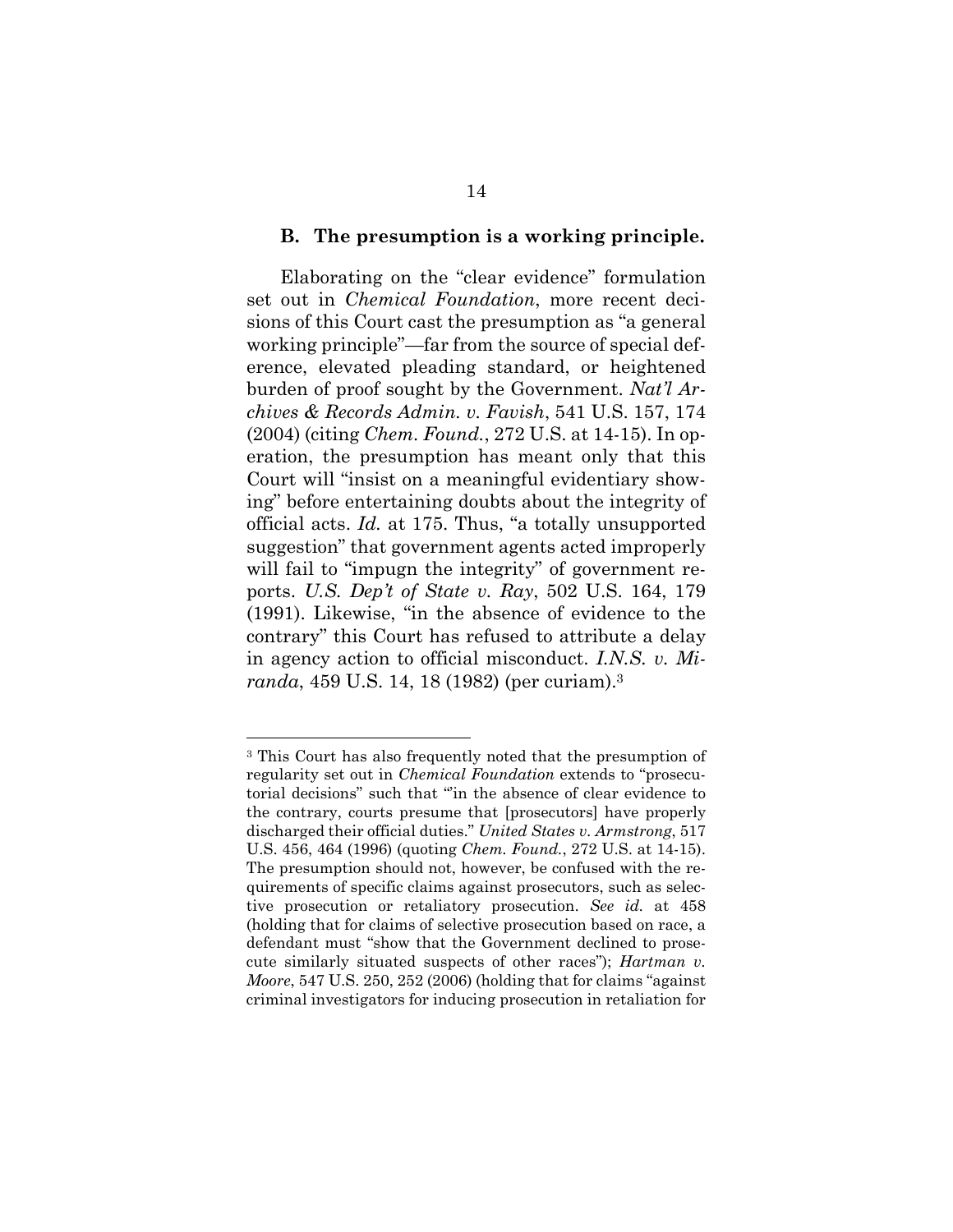Lower courts have applied the presumption in a similarly limited manner. Because "[a]gency decisions are entitled to a presumption of regularity," the Eleventh Circuit has explained, it will decline to "ascribe some improper motive" to agency action "[a]bsent evidence in the record." *Nat'l Parks Conservation Assoc. v. U.S. Dep't of Interior*, 835 F.3d 1377, 1385-86 (11th Cir. 2016). So too, where challengers to an executive order of the President failed to "suggest[] any actual irregularity in the President's factfinding process or activity" the D.C. Circuit refused to entertain "an unwarranted assumption that the President was indifferent to the purposes and requirements of" his authority, "or acted deliberately in contravention of them." *Am. Fed. of Gov't Emps., AFL-CIO v. Reagan*, 870 F.2d 723, 728 (D.C. Cir. 1989); *see Latif v. Obama*, 677 F.3d 1175, 1186-87 (D.C. Cir. 2012) ("minor transcription errors" fail to "rebut[] the presumption of regularity" accorded an intelligence document).

#### **C. The presumption is no obstacle to examining motive.**

Though courts must "insist on a meaningful evidentiary showing" before entertaining doubts about the integrity of official acts, *Favish,* 541 U.S. at 175, "th[e] presumption is not to shield [government] action from a thorough, probing, in-depth review." *Citizens to Preserve Overton Park, Inc. v. Volpe*, 401 U.S.

l

speech" plaintiffs must show an "absence of probable cause to support the underlying criminal charge").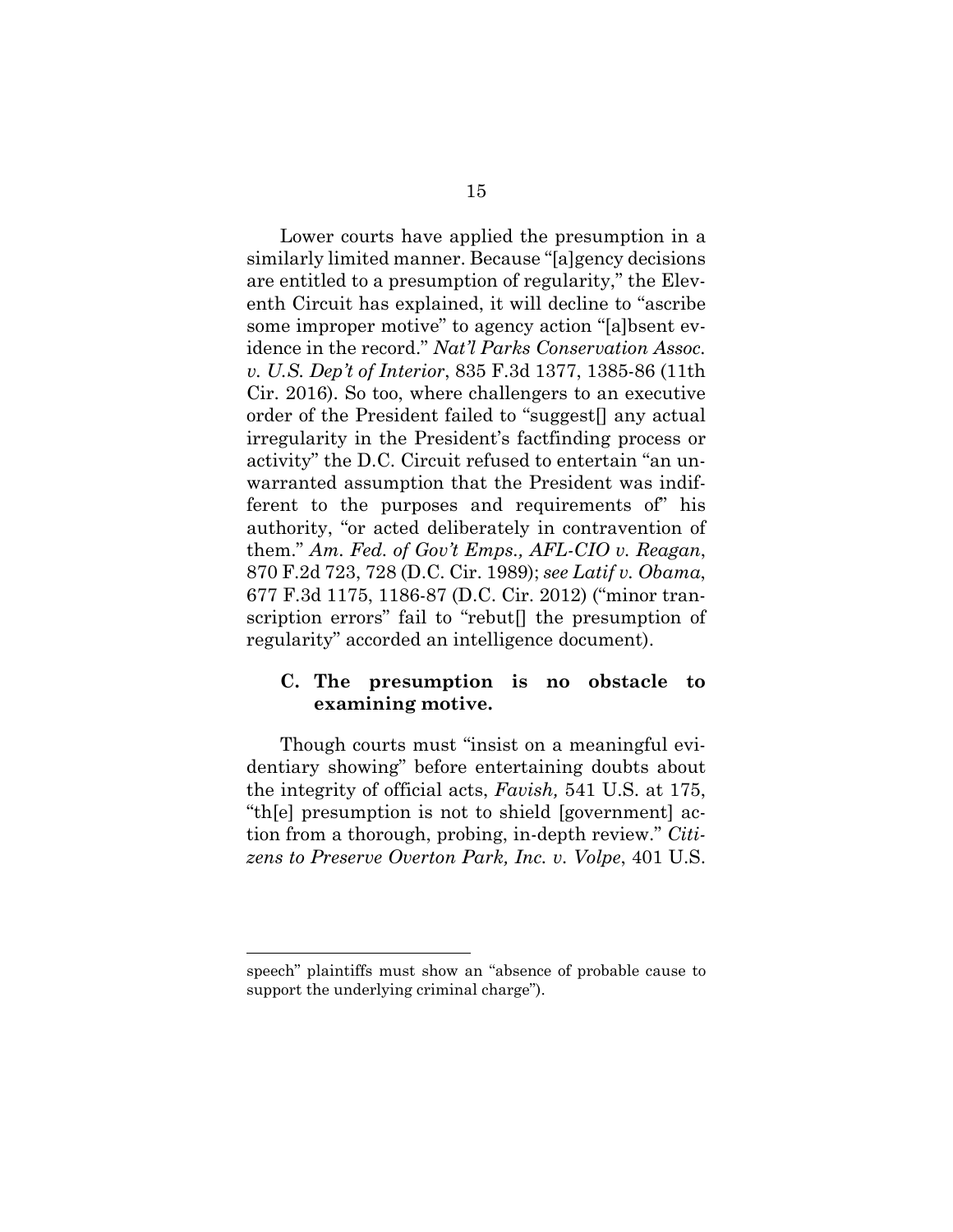402, 415 (1971). Particularly relevant here, the presumption is little barrier to examining whether government has acted with an improper purpose.

*McCreary County v. ACLU*, 545 U.S. 844 (2005), is instructive. In that case, civil liberties organizations challenged two courthouse displays of the Ten Commandments as violating the Establishment Clause. Reviewing the purpose behind the displays as an "objective observer," mindful of the "text, legislative history, and implementation" of the "official act," *id.* at 862, (quoting *Santa Fe Ind. Sch. Dist. v. Doe*, 530 U.S. 290, 308 (2000)), this Court determined that the "context in which [the] policy arose" revealed an unmistakable sectarian motivation, *id.* at 866 (quoting *Santa Fe*, 530 U.S. at 315). Although the dissent argued that looking at this history flouted "the presumption of regularity that always accompanies our review of official action," *id.* at 912, the majority took another view: that searching inquiry into "governmental purpose" is a "staple" of the law, and "a key element of a good deal of constitutional doctrine," *id.* at 861. And where this Court did afford deference to the "legislature's stated reasons," it was the *Lemon*  test—not the presumption of regularity—that it cited as the source of deference. *Id.* at 864.

As *McCreary* makes clear, courts may begin from the premise that government agents have acted properly, yet that has never prevented them from "look[ing] behind the presumption to the actual facts." *See Bismullah v. Gates*, 501 F.3d 178, 186 (D.C. Cir. 2007), *vacated on other grounds*, 554 U.S. 913 (2008). If the contrary were true, as the Government seems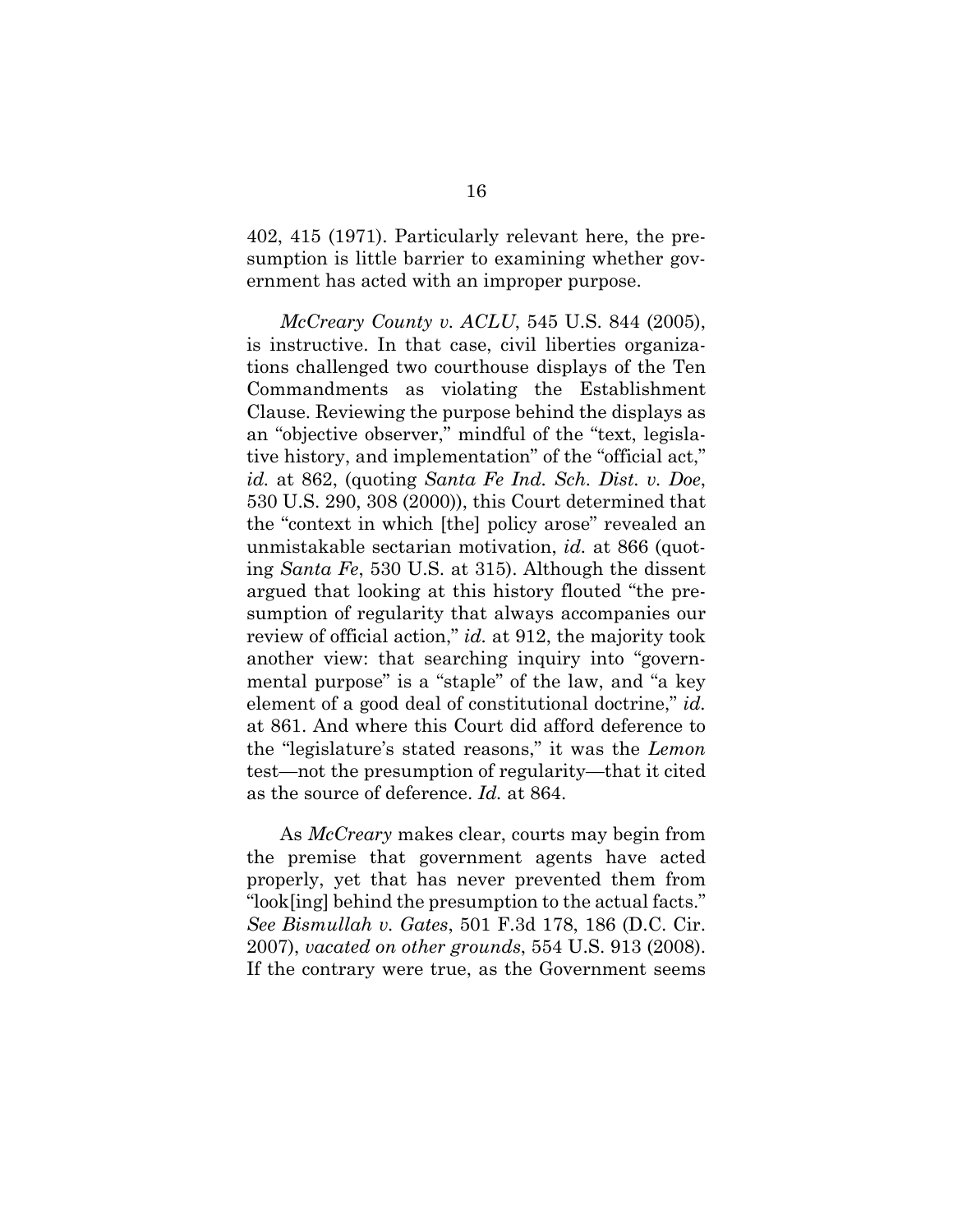to suggest, then even a Jim Crow law designed specifically to disenfranchise Black voters, could escape constitutional scrutiny so long as it were neutral on its face. On this theory, courts would presume grandfather clauses, literacy tests, and requirements to count jelly beans were "regular." But this Court has long rejected the notion that the "discriminatory racial purpose" necessary to show a violation of the Equal Protection Clause "must be express or appear on the face of the statute." *Washington v. Davis*, 426 U.S. 229, 241 (1976).

Instead, this Court's cases describe "a sensitive inquiry into such circumstantial and direct evidence of intent as may be available" to determine whether government acted with "invidious discriminatory purpose." *Vill. of Arlington Heights v. Metro. Hous. Dev. Corp.*, 429 U.S. 252, 266-68 (1977) (detailing "[t]he impact of the official action," the "historical background" and "specific sequence of events leading up to the challenged decision," "[d]epartures from the normal procedural sequence," "statements" by officials, and government records as potential evidence of intent). As this Court recently put it, "all of the circumstances that bear upon the issue of racial animosity must be consulted" when discriminatory purpose is in question, and courts should not "blind [them]selves" to probative evidence of intent. *Foster v. Chatman*, 136 S. Ct. 1737, 1748 (2016). The same is true of impermissible purposes under the Establishment Clause. *McCreary*, 545 U.S. 844.

Nor has the presumption prevented courts from considering a wide variety of evidence to determine whether it has been rebutted, including: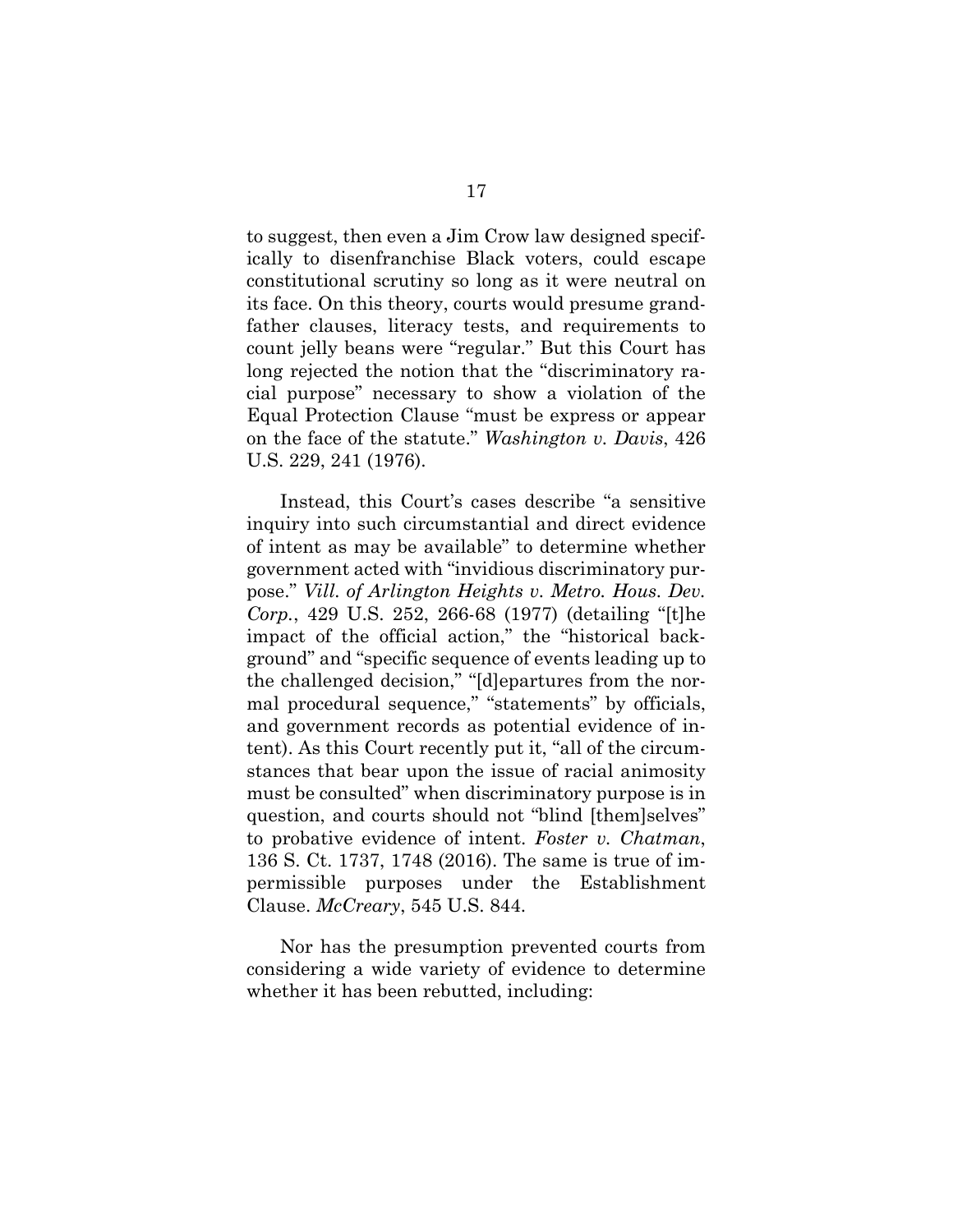- Statements or admissions by the relevant officials, *see Hartman v. Moore*, 547 U.S. 250, 264 (2006);
- Sworn affidavits from witnesses, *see Kelly v. United States*, 826 F.2d 1049, 1053 (Fed. Cir. 1987);
- A pattern of conduct difficult to reconcile with legitimate purposes, *McDonough v. Anoka County*, 799 F.3d 931, 947-48 (8th Cir. 2015);
- Related acts of official corruption, *see Bracy v. Gramley*, 520 U.S. 899, 909 (1997);
- Contrary findings in government reports, *McDonough*, 799 F.3d at 948;
- And actions that "demonstrated undue bias towards particular private interests," *Nat. Res. Def. Council, Inc. v. S.E.C.*, 606 F.2d 1031, 1049 n.23 (D.C. Cir. 1979).

Several of these cases involved evidence analogous to that relied on by the Fourth Circuit. For example, the President's campaign statements are similar to those considered in *McCreary* and *Hartman*. Likewise, as in *McDonough*, the context surrounding the January Order reveals a pattern of conduct inconsistent with the Government's stated rationales.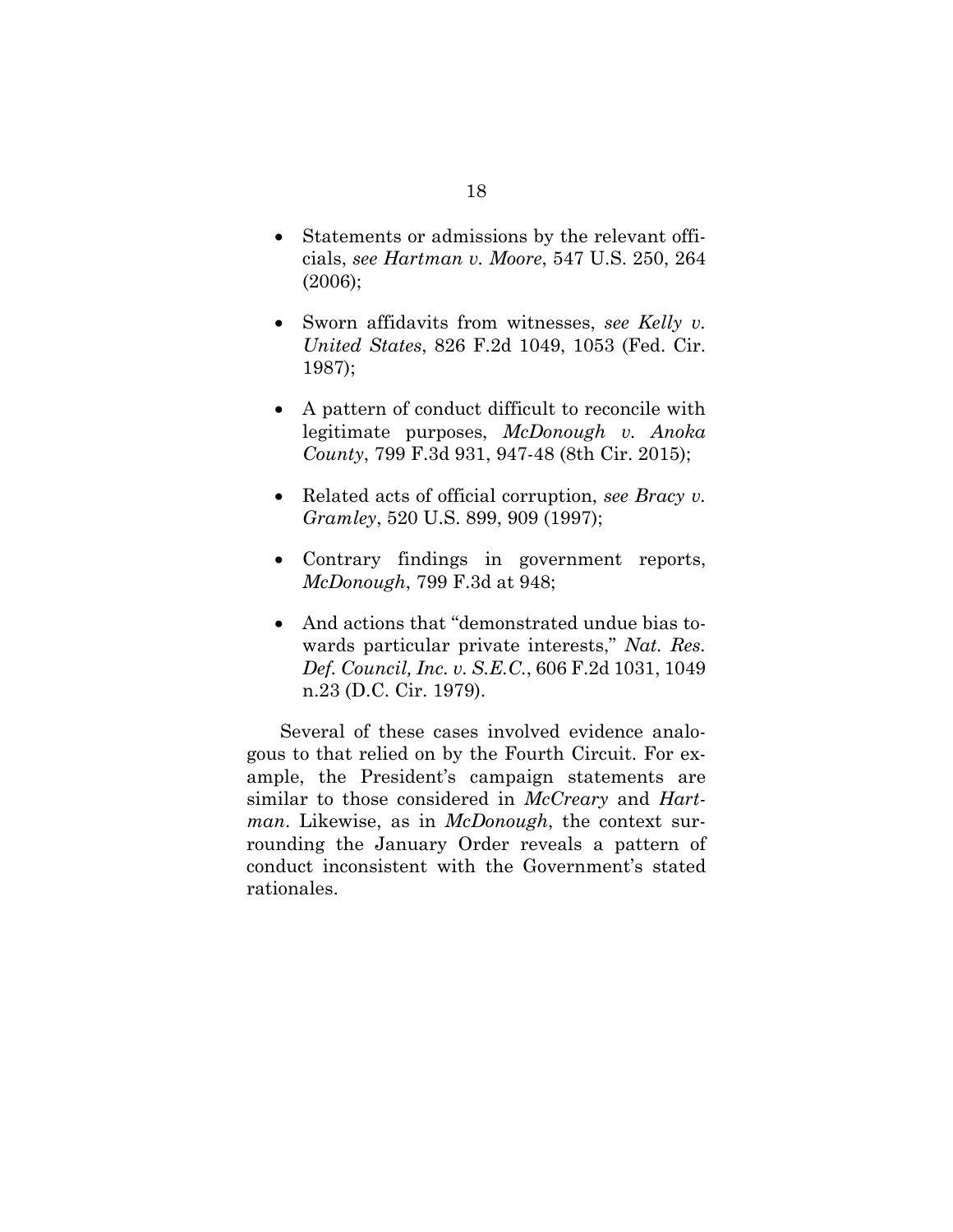#### **D. The presumption is distinct from sources of deference and immunity.**

This Court should reject the Government's effort to conflate the presumption, which is a working principle that applies in all cases and to all government conduct, with sources of deference and immunity.

The presumption is not a principle of deference to government defendants. As discussed, in its original form, the presumption clearly applied to private persons and corporate officers, as well as government officials. *See Dandridge*, 25 U.S. at 69; *Cincinnati, New Orleans & Tex. Pac. Ry. Co. v. Rankin*, 241 U.S. at 327. Today, it is simply a baseline presumption of normality accorded all government conduct, absent evidence to the contrary. It is not a special defense for government officials. Indeed, the presumption has in some contexts been invoked against government parties. *See Riggs Nat'l Corp. & Subsidiaries v. Comm'r of Internal Revenue*, 295 F.3d 16 (D.C. Cir. 2002) (a private plaintiff allowed to invoke the presumption in regard to the accuracy of certain tax records).

The Government, for its part, treats the presumption as a source of deference that is "magnified" and "carries the utmost force with respect to the President." Gov. Br. 78. But it cites no authority for applying the presumption differently where the President is concerned. Rather, "[e]very public officer is presumed to act in obedience to his duty, until the contrary is shown." *Martin*, 25 U.S. at 33. Accordingly, this Court has applied the presumption without variation to state judges, *Bracy*, 520 U.S. at 909, postal inspectors, *Hartman*, 547 U.S. at 263, and cabinet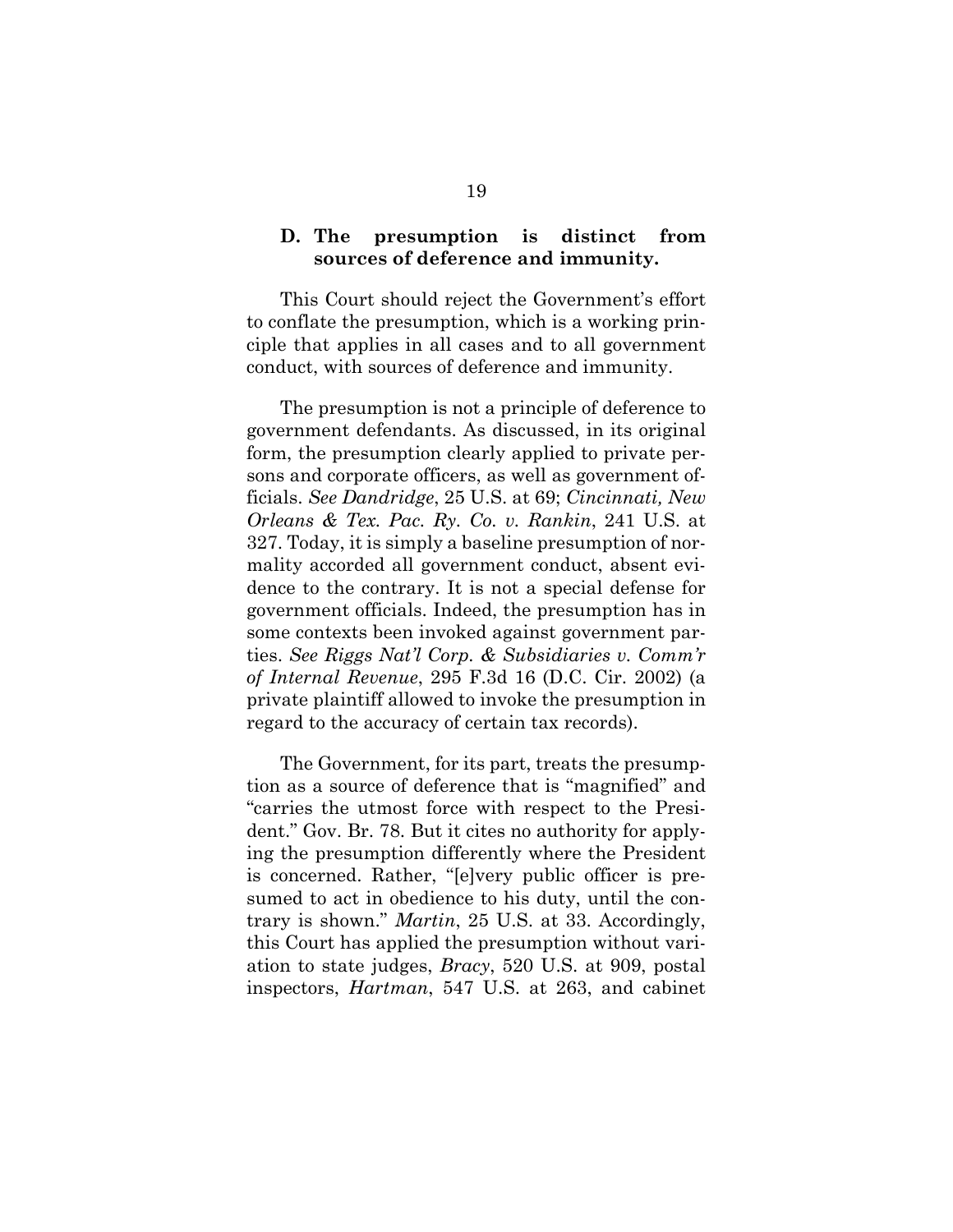secretaries alike, *Overton Park*, 401 U.S. at 415. The D.C. Circuit, for its part, has applied the presumption in equal measure to an executive order of the President, *Am. Fed. of Gov't Emps.*, 870 F.2d at 728, and to Brazilian tax receipts, *Riggs Nat'l Corp.*, 295 F.3d at 20-21. Holding that the presumption should operate differently depending on the government official would introduce a new and unworkable complexity into that doctrine.

It would also needlessly blend the presumption of regularity with other rules that serve to heighten deference and grant immunity when appropriate. As this Court has recognized, "[t]he President's constitutional responsibilities and status … counsel[] judicial deference and restraint." *Nixon v. Fitzgerald*, 457 U.S. 731, 753 (1982). One product of that recognition is the President's absolute immunity from damages liability based on official acts. *Id.* Another is the "narrow standard of review [that governs] decisions made by the Congress or the President in the area of immigration and naturalization." *Mathews v. Diaz*, 426 U.S. 67, 82 (1976). The Government's effort to conflate the presumption of regularity with the deference afforded to the President in the fields of immigration and national security is a transparent attempt to obtain more latitude than those carefully calibrated doctrines would otherwise afford. Whatever deference is appropriate in this case, its source is not the presumption of regularity.